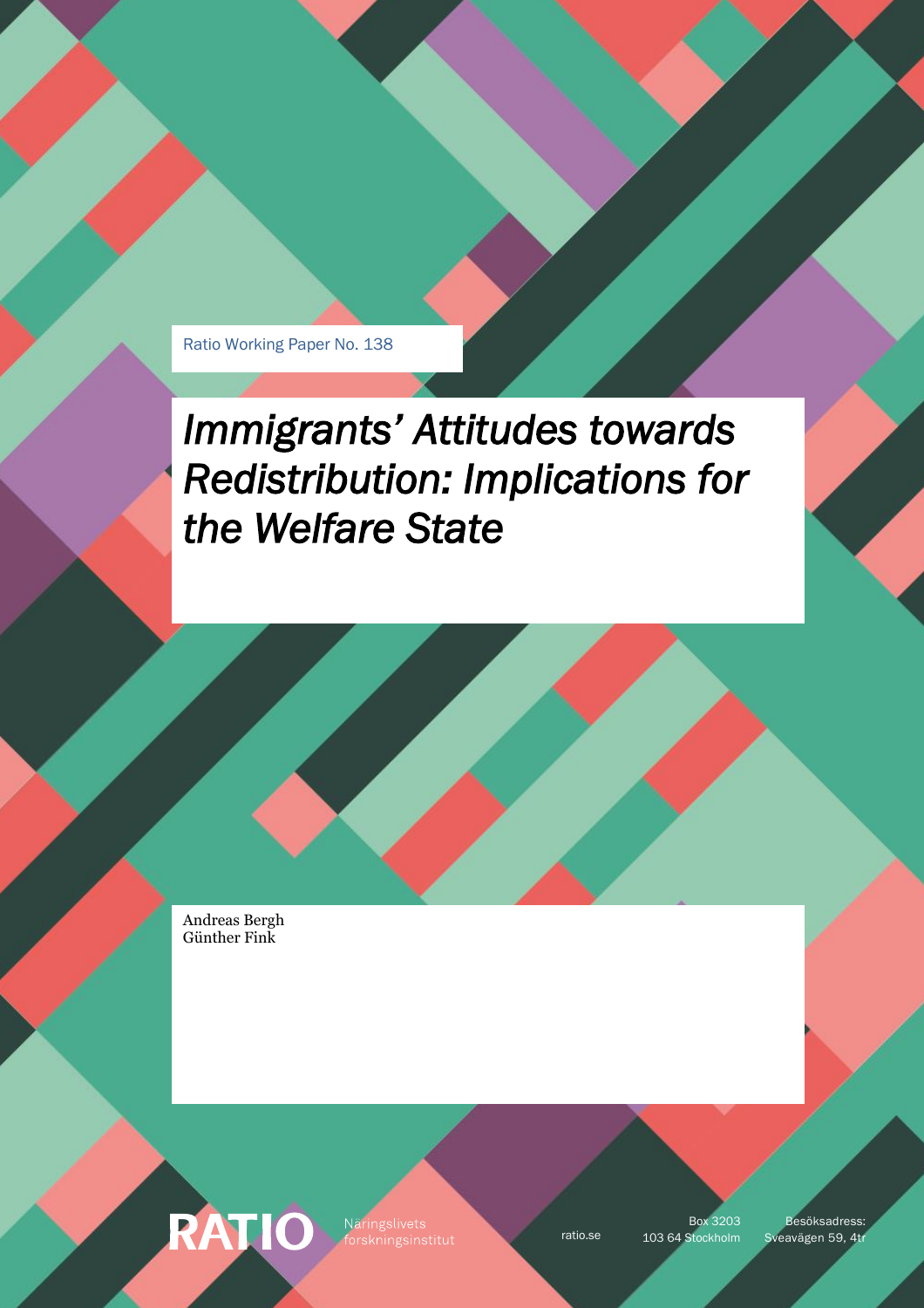# **Immigrants' Attitudes towards Redistribution: Implications for the Welfare State\***

**Andreas Bergh† Ratio & Lund University** 

**Günther Fink‡ Harvard School of Public Health** 

June 2009

#### **Abstract**

Using data from the World Value Survey we examine first and second generation immigrants' attitudes towards income inequality and redistribution. We find that first generation immigrants are on average less favorable to redistribution compared to nonimmigrants. This effect is particularly pronounced in the Nordic welfare states, while in residual welfare states immigrants have stronger preferences for more government involvement, but not necessarily towards more redistribution. We find only marginal differences for second generation immigrants, suggesting a rather rapid adaptation of local norms and political preferences.

JEL-codes: J61, H23

 $\ddot{ }$ 

Keywords: Immigration, redistribution, welfare state, attitudes

<sup>\*</sup> The authors thank seminar participants at Växjö University and the Ratio institute for useful comments on earlier versions of this paper. Financial support from Torsten and Ragnar Söderbergs stiftelser and Centre for Economic Demography at Lund university for Andreas Bergh is greatfully acknowledged.

<sup>†</sup> andreas.bergh@nek.lu.se. Dept of Economics, Lund university and the Ratio Institute. P.O. BOX 7082, 220 07 Lund Sweden.

<sup>‡</sup> gfink@hsph.harvard.edu. Center for Population and Development, Harvard School of Public Health.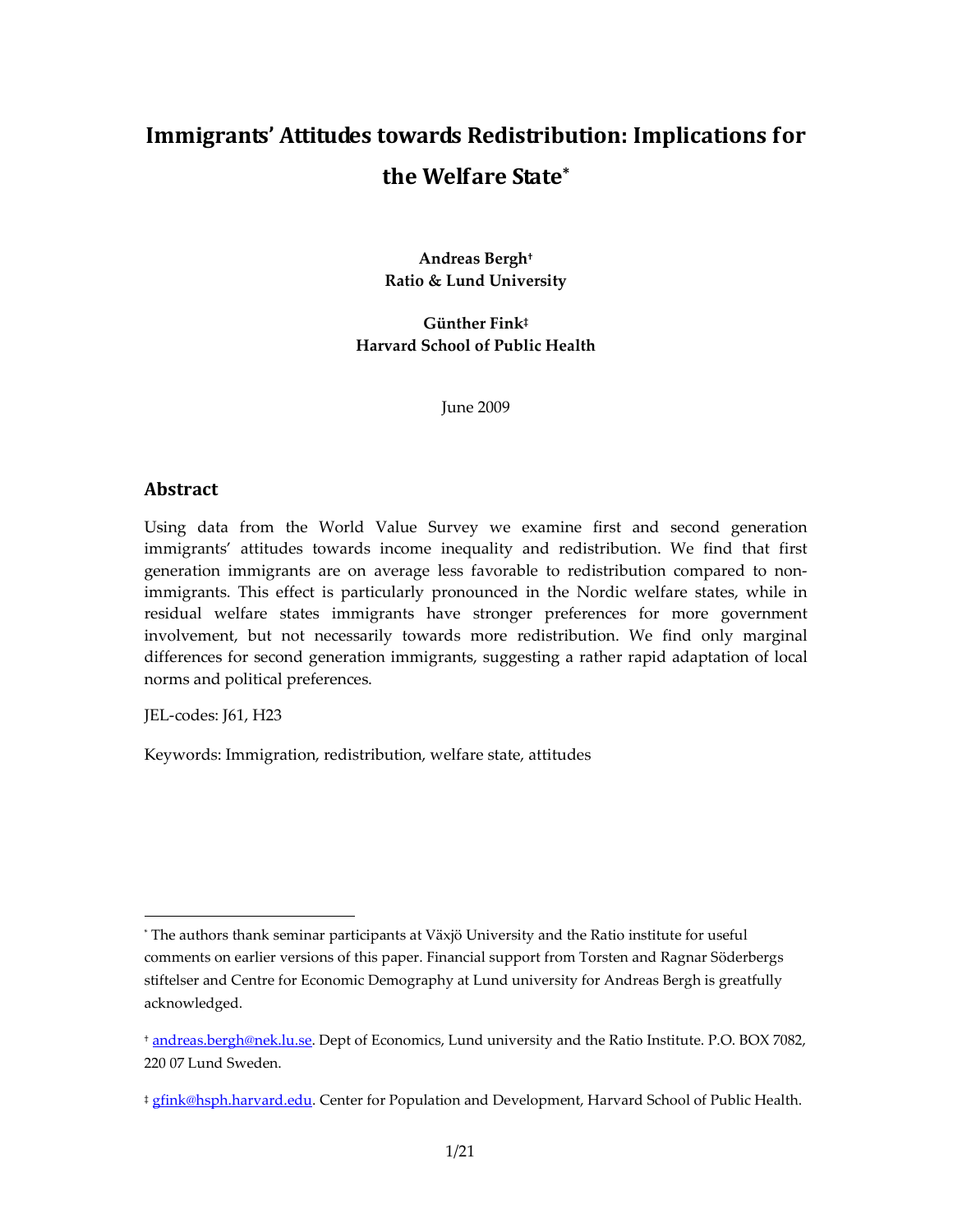*"It was the bravest who moved first over the big sea. Those who stayed, the sluggish and thoughtful, called them adventurers."* Vilhelm Moberg, The Emigrants, 1951.

*"Immigration must be halted in the short-term so that our dole queues are not added to by, in many cases, unskilled migrants not fluent in the English language."* 

Pauline Hanson, Australian Politician

#### **1. Introduction**

j

Immigrants, defined as people born in another country than they reside in, constitute a large fraction of total populations across countries. In 2005, immigrants accounted for 10.3 percent of domestic populations in the average country, and more than 20% in over 30 countries.\* †

The inflow of immigrants has triggered substantial debate about migration policy in many developed countries, and also raised questions welfare state design in the presence of inmigration. Sinn (2002) and Peterson and Rom (1990) argue that immigration constitutes a flight towards safety, especially when host countries are endowed with generous welfare states. Under this *welfare magnet hypothesis* (Borjas, 1999) immigration endangers the longterm sustainability of the welfare state, as immigrants will impose a heavy burden on social insurance schemes. This idea stands in stark contrast with the notion of the skilled and risktaking immigrant that self-selects into migration – as described by the Moberg quote above (and also by Chiswick, 1999). According to the *self-selection hypothesis*, immigrants are a

<sup>\*</sup> Source: World Development Indicators, Immigrant Stock World Bank (2007).

<sup>†</sup> The share of immigrants world-wide has been roughly constant over the latest decades, but the migrant stock tends to be increasing in developed countries and decreasing in less developed countries Zlotnick (1998).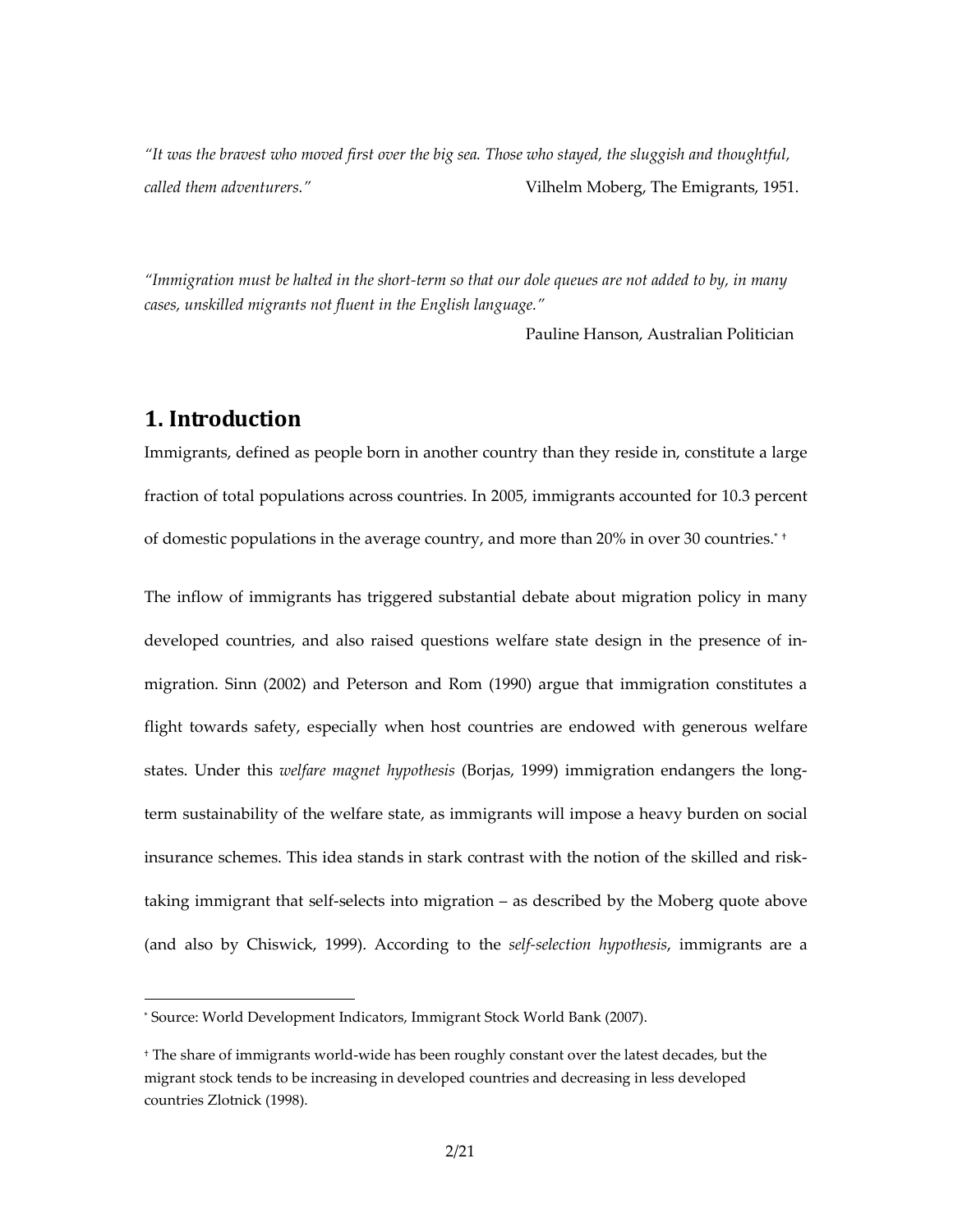selected, less risk averse and competitive subsample of their home country population, and thus not primarily interested in the generous welfare state offered by their hosting country.

In this paper, we use a large set of nationally representative surveys to investigate the nature of immigration and immigrants' attitudes towards redistribution. Combining data from multiple waves of the world value survey, we analyze both the socioeconomic characteristics of the average immigrant, and also use the responses to two broad welfare state questions to investigate their redistributive preferences. Our results provide little support for the welfare state magnet hypothesis and appear consistent with the hypothesis of self-selection. First generation immigrants typically prefer less redistribution compared to non-immigrants in the country where they reside, while their children (second generation immigrants) are almost identical to their peers. Our results speak strongly against immigration leading to an expansion of the welfare state: if anything, the political impact from immigrants on the welfare state is towards convergence: In countries with small, residual welfare states, first generation immigrants prefer a larger role for government in providing for all, while in the Nordic universal welfare states, immigrants are significantly less leaning towards income inequality compared to non-immigrants in these countries. However, these differences do not transmit to the next generation.

Several scholars have examined the impact of immigration on the political preferences of natives. In theoretical political economy models, results often suggest that immigration leads to lower welfare state support among non-immigrants as immigrants often end up claiming welfare benefits. For example, Mayr (2007) shows that there is a case for natives to oppose immigrant voting out of redistributive concerns. Similarly Razin et al. (2002) notes that as the number of migrants grows, more tax revenue ends up in the hands of low-skill migrants,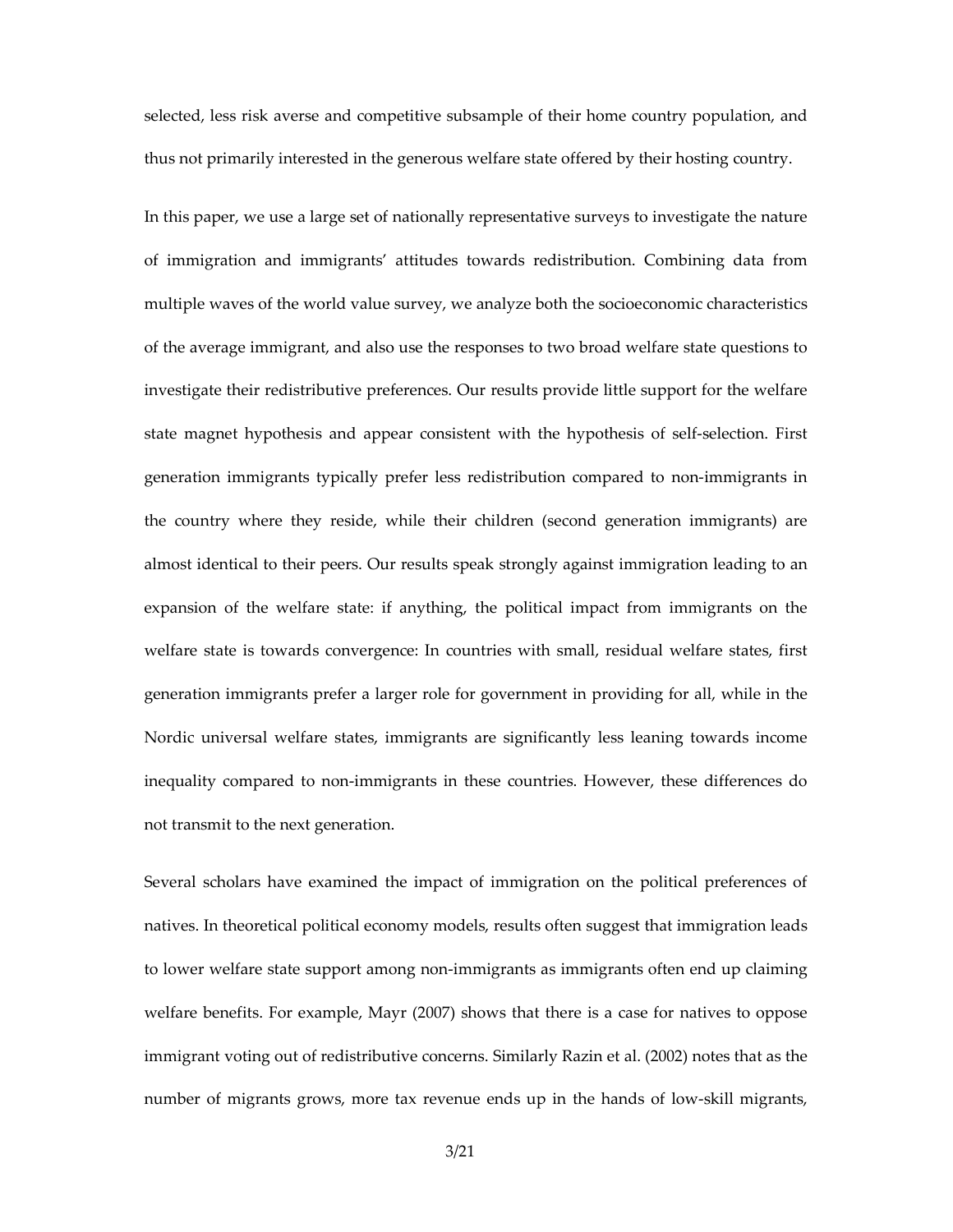causing the native-born tax payers to prefer lower taxes. The conclusion is supported by data on 11 European 1974–1992, indicating that a higher share of low-education immigrants in the population leads to a lower tax rate on labor income and less generous social transfers.\*

Among recent empirical evidence, Eger (2009) finds that more new immigrants decreases welfare state support in Swedish counties. On the other hand, Senik et al. (2009) study 22 European countries using the European social survey and find only weak evidence of a negative association between the perceived presence of immigrants and natives' support for the welfare state.† Tamura (2006) notes that immigration should theoretically cause disagreement among natives, and notes that this idea is supported by Dustmann and Preston (2004) who show that low-income earners and those who face unemployment risk are less in favor of immigration in the UK. Finally, Alesina and La Ferrara (2002) argue that ethnically more diverse communities display lower degree of trust, and thus generally demand lower levels of redistribution.

Much fewer studies focus on the preferences of immigrants themselves. Studying Germany and Great Britain, Dacnygier and Saunders (2006) show that once income is controlled for, immigrants are very similar to natives in their support for increased social spending and redistributive measures. Finally, using a survey of foreign born immigrants in Germany, Bonin and coauthors (2006) conclude that "first-generation immigrants are more risk averse

j

<sup>\*</sup> A similar, although more complex model appears in Dolmas and Huffman (2004), who note that natives' preferences over immigration are influenced by the prospect that immigrants will be voting over future tax policy.

<sup>†</sup> Unsurprisingly, the effect is bigger for natives who dislike immigrants and also are concerned about the economic consequences of immigration.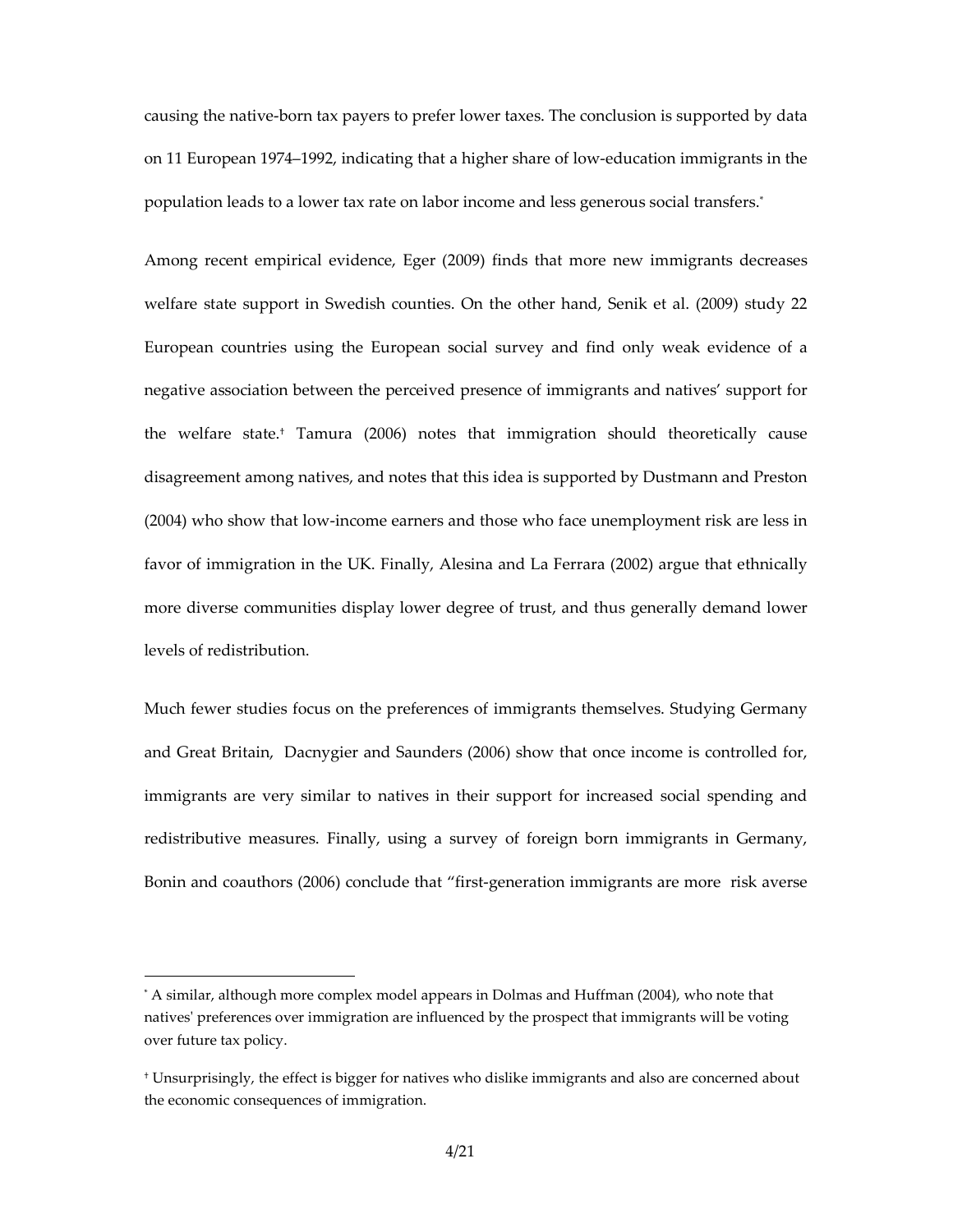than natives, while in the second generation risk preferences appear to equalize" (p. 1).\* This study extends the existing literature to a larger, and more heterogeneous, set of countries, allowing an individual level analysis against a range of host country settings.

The paper is structured as follows: we describe the data and the empirical strategy chosen in section 2, and present the results in section 3. We conclude with a short summary in section 4.

### **2. Data and empirical strategy**

#### **2.1. Data**

j

The data used in this study are from the World Value Survey (WVS). The World Values Survey is the result of an international collaboration to collect data on socio-cultural and political change. Starting in 1981 with the European Value Surveys (EVS), the WVS has grown rapidly to cover more than 80 countries around the globe by 2007.† Surveys are conducted by local investigators, and designed to be nationally representative. As of today, 5 waves of the survey were collected: 1981, 1990, 1995, 2000, and 2005, with a growing, but changing set of countries across waves.

The WVS contains a large set of questions regarding values and attitudes, two of which are the primary focus of this paper. First, the surveys contain a question regarding inequality. The question asked is the following:

<sup>\*</sup> The measure used is the stated "willingness to take risks, in general" on a 0 to 10 scale, for a sample of 21 000 adults.

<sup>†</sup> A full description of the history of the WVS as well as the data files is available online at http://www.worldvaluessurvey.org/.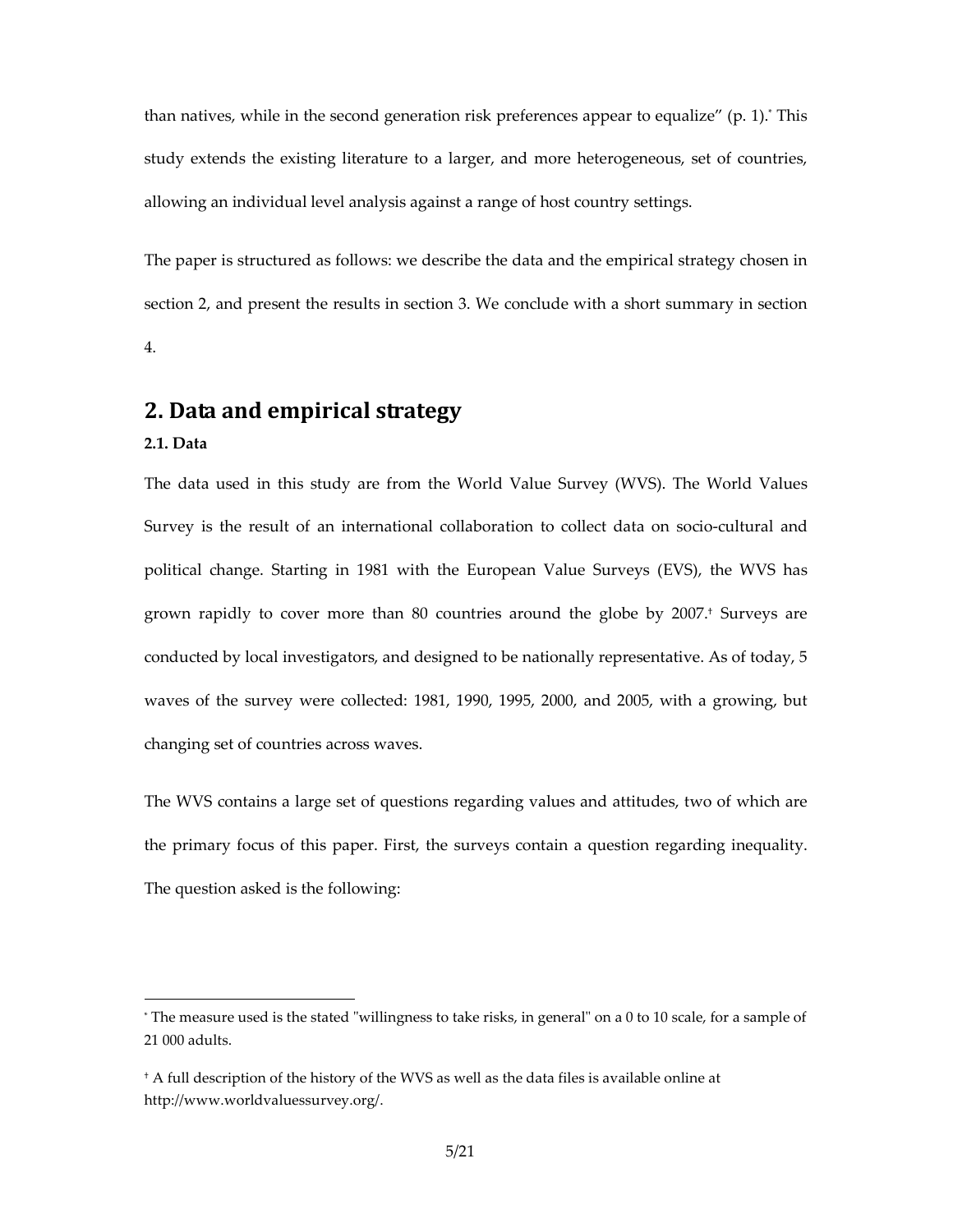"*How would you place your views on this scale? 1 means you agree completely with the statement on the left; 10 means you agree completely with the statement on the right; and if your views fall somewhere in between, you can choose any number in between:* 

| Incomes should be<br>made more equal |  |  |  |  |  | We need larger income<br>differences as incentives for<br>individual effort |  |
|--------------------------------------|--|--|--|--|--|-----------------------------------------------------------------------------|--|

As Figure 1 shows, the distribution of answers across the 10 categories is relatively evenly spread, with slightly more probability mass on the right hand side. The median score is 6, indicating that the sample median would prefer to have slightly higher income differentials. While this question has been used as proxy for redistributive preferences by for example Blekesaune (2007) and Meier Jæger (2007), the link to redistribution is not obvious because the question is about inequality. The assumption that the welfare state redistributes to change the distribution is to some degree implicit in the framing; one might argue that individuals that want incomes to be more equal would like to have a more redistributive welfare state.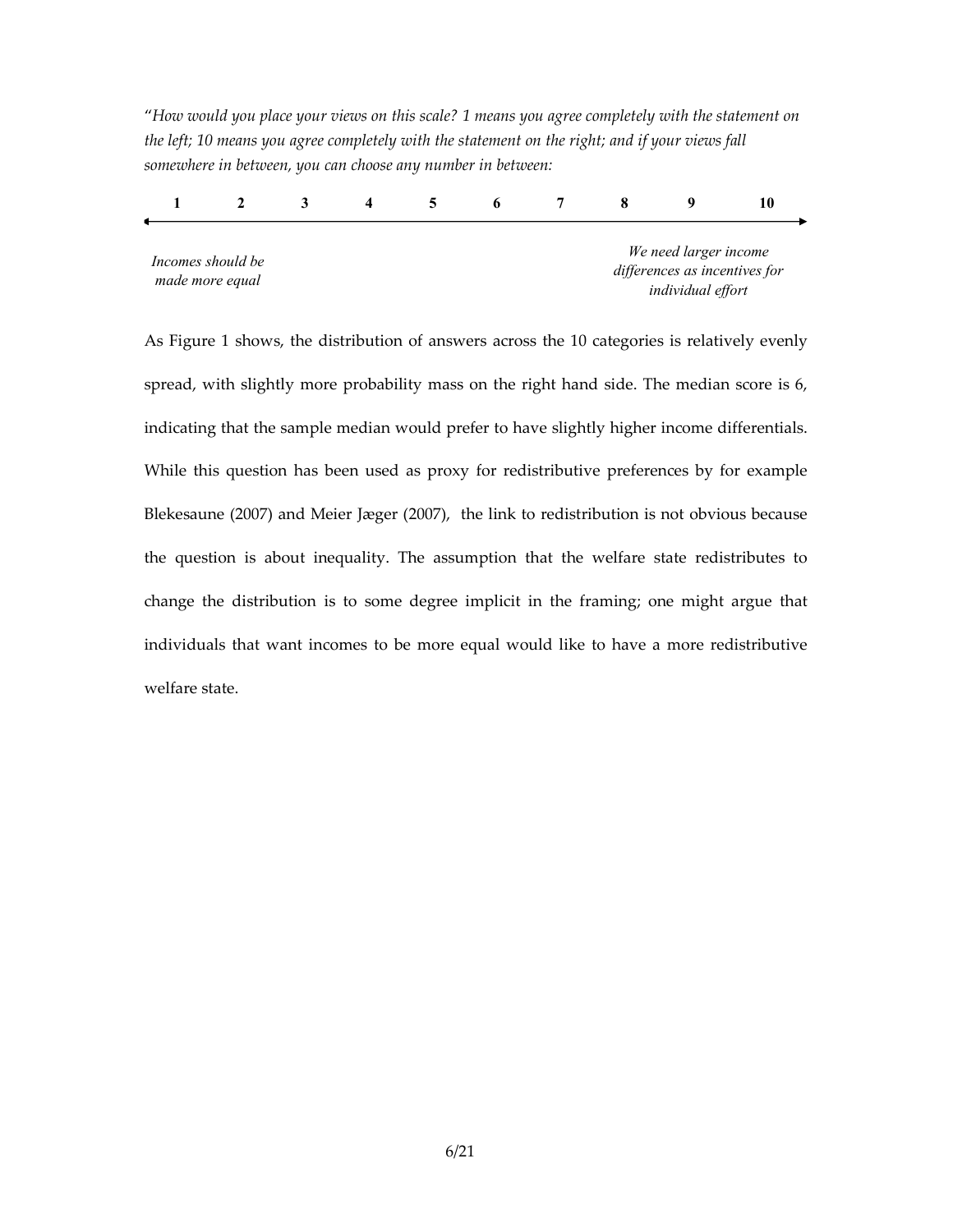



Source: World Values Surveys, wave 5

On the other hand, one could argue that the question is directly about the progressivity of the tax system; individuals indicating a preference for larger income differentials may want the same amount of social transfers, but a less steep tax schedule to encourage work and entrepreneurship. To deal with this issue, we also analyze a second question featured in the WVS. Following the same agree/disagree setting from before, the two options are:



This question was recently analyzed by Koster (2008), who argues that the answers reflect a preference over economic individualism versus social equality. As Figure 2 shows, the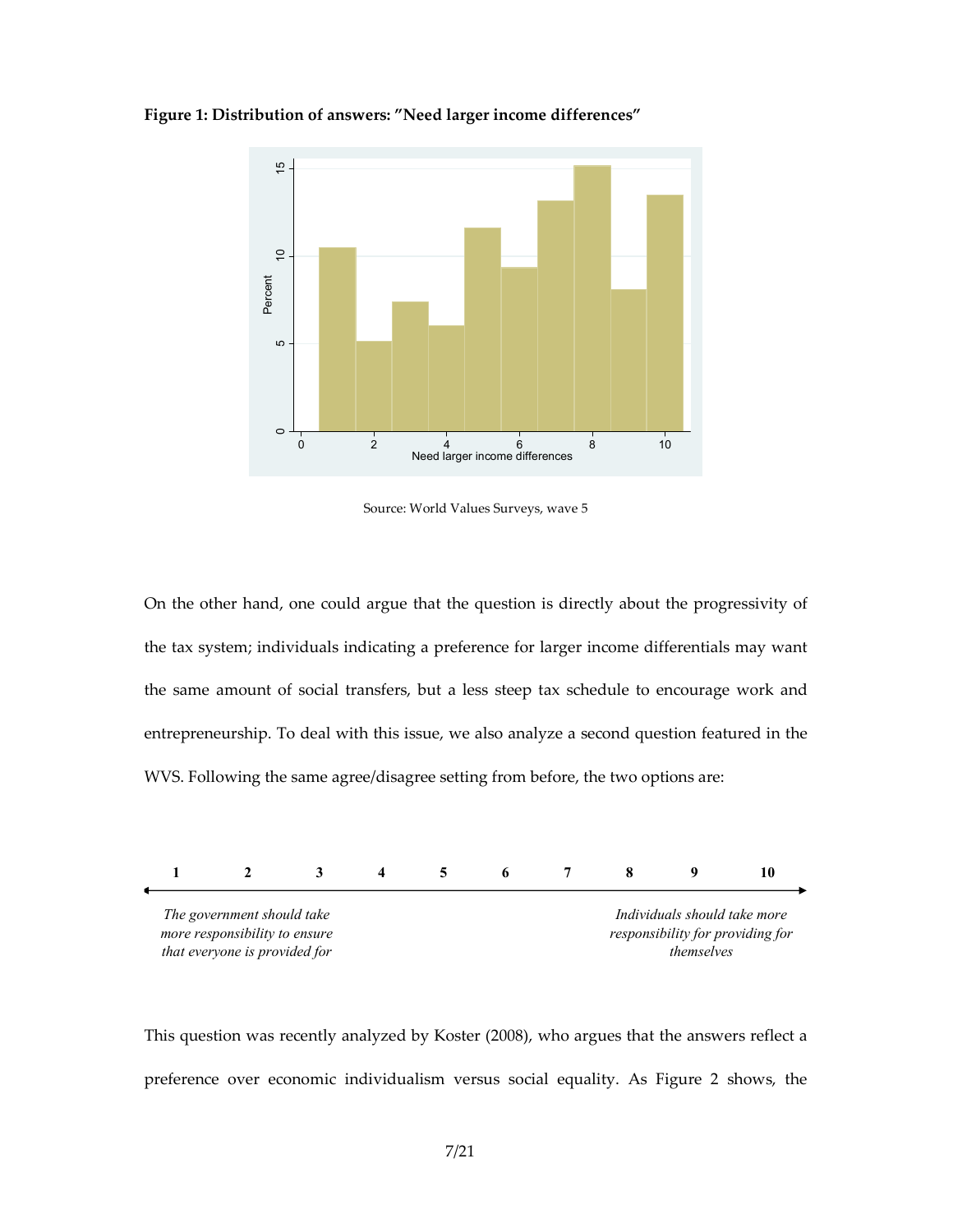distribution of the answers to this question is slightly more tilted towards the left. The most common answer is 1 (19.5%), followed by 5 (14.8%), the latter of which is also the median response. The correlation between answers to the two questions is a moderate at 0.18, highlighting the different dimensions of the welfare state addressed by the two questions.

In the group of respondents answering 1 on the government question, 29% also have a score of 1 on the inequality question, but a 26% indicate that larger income differentials are needed. The desire for more government provision does thus not necessarily imply a desire for less income inequality, and the same is true the other way around: a desire for less inequality does not necessarily imply a desire for more government.



**Figure 2: Distribution of answers: "Individuals should take more responsibility for providing for themselves"** 

Source: World Values Surveys, wave 5

While the questions regarding inequality and government size were asked in each survey, immigration was addressed only in 3 of the 5 survey waves. In waves 2 and 3 (1990 and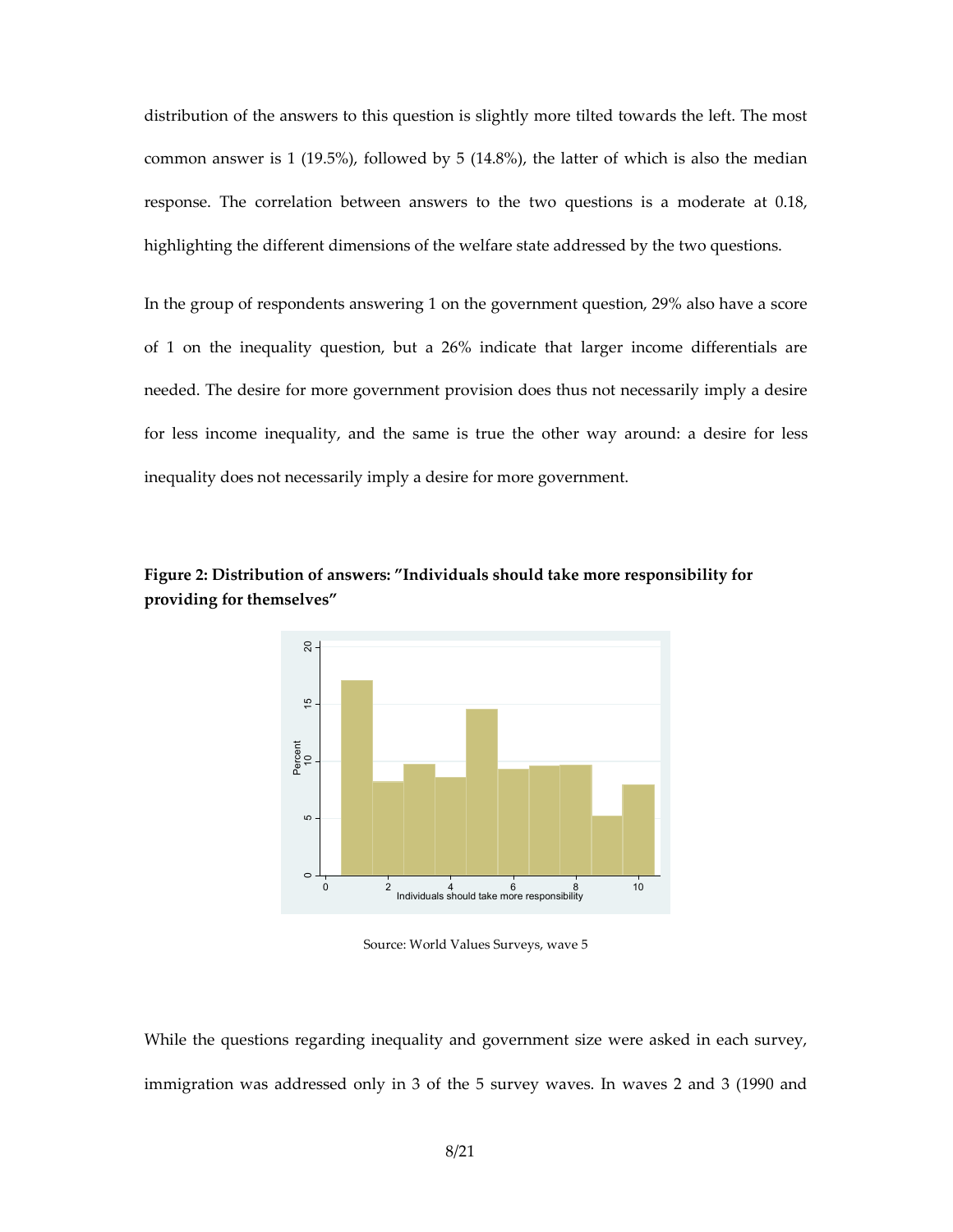1995) respondents were asked about their country of birth. In wave 5, respondents were asked about the birth place of their parents. Using these two questions, we divide our analysis in two parts. In the first part, we analyze the first generation immigrants, that is, the respondents in the 1990 and 1995 surveys that indicated to be born in a foreign country. As summarized in Table 1 below, we have 48,634 observations in this sample, spread over 42 countries in 5 continents.\* On average, 6.3% of respondents indicate to be immigrants.

For the country of birth, the WVS collected regional information as summarized in Figure 3 below. In the full sample, a remarkably high fraction of 47% indicates to have European origins, followed by Asia (26%). The fraction of immigrants from Africa and Latin America is rather small. Since we have a highly diverse group of countries in our sample, we put special emphasis on three sub-groups in our sample: (1) the original OECD members as high income migration countries (2) the group of countries with universal welfare states (Sweden, Norway, Denmark) and (3) the group of countries with residual (also known as marginal or targeted) welfare states (US, Australia, New Zealand in our sample). The classification of countries into different welfare state types vary in the literature, but according to Bambra (2007), some countries should be considered to be more core to certain regime types than other; undoubtedly, Nordic countries and the US have very different types of welfare states. To simplify, we can interpret the two categories to mean big and small welfare state respectively.

As Figure 3 shows, the composition of immigrants varies substantially across groups. While European immigrants are the largest group in all three subsets of countries, only 33% of

j

<sup>\*</sup> See appendix for a country list.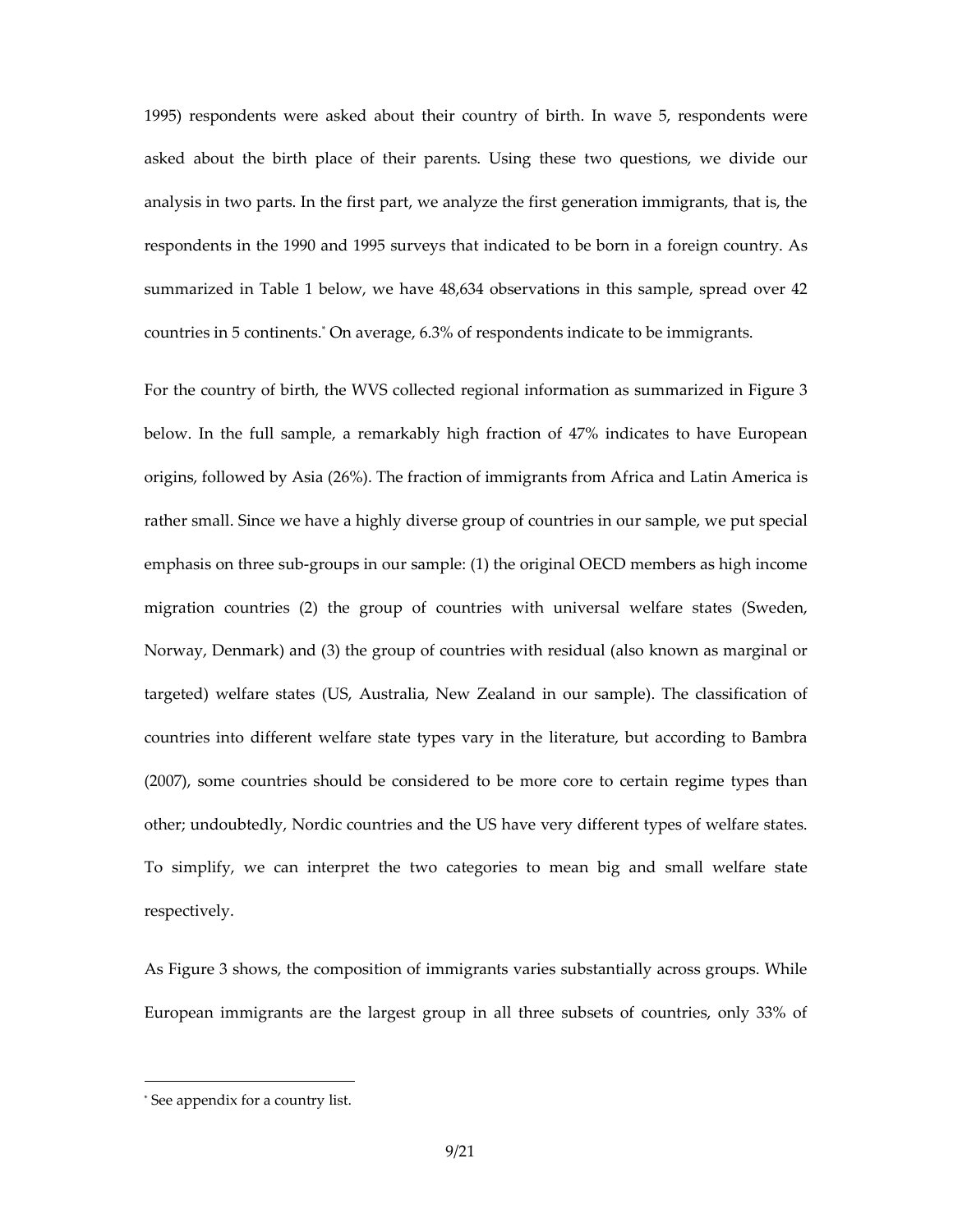immigrants indicated to be of European origin in the residual welfare group, while the same is true for 57% in the universal welfare state countries in our sample.



**Figure 3: The origin of first generation immigrants in various sub-groups of our** 

As to the other socio-economic characteristics, immigrants are actually rather similar to the domestic population. On average, immigrants are better educated and earning higher income than non-immigrants. They are also slightly older and have fewer children.

As to the two main variables of interest – attitudes towards income inequality and government size – first generation immigrants seem to differ significantly from the domestically born population. On average, immigrants indicate to want more income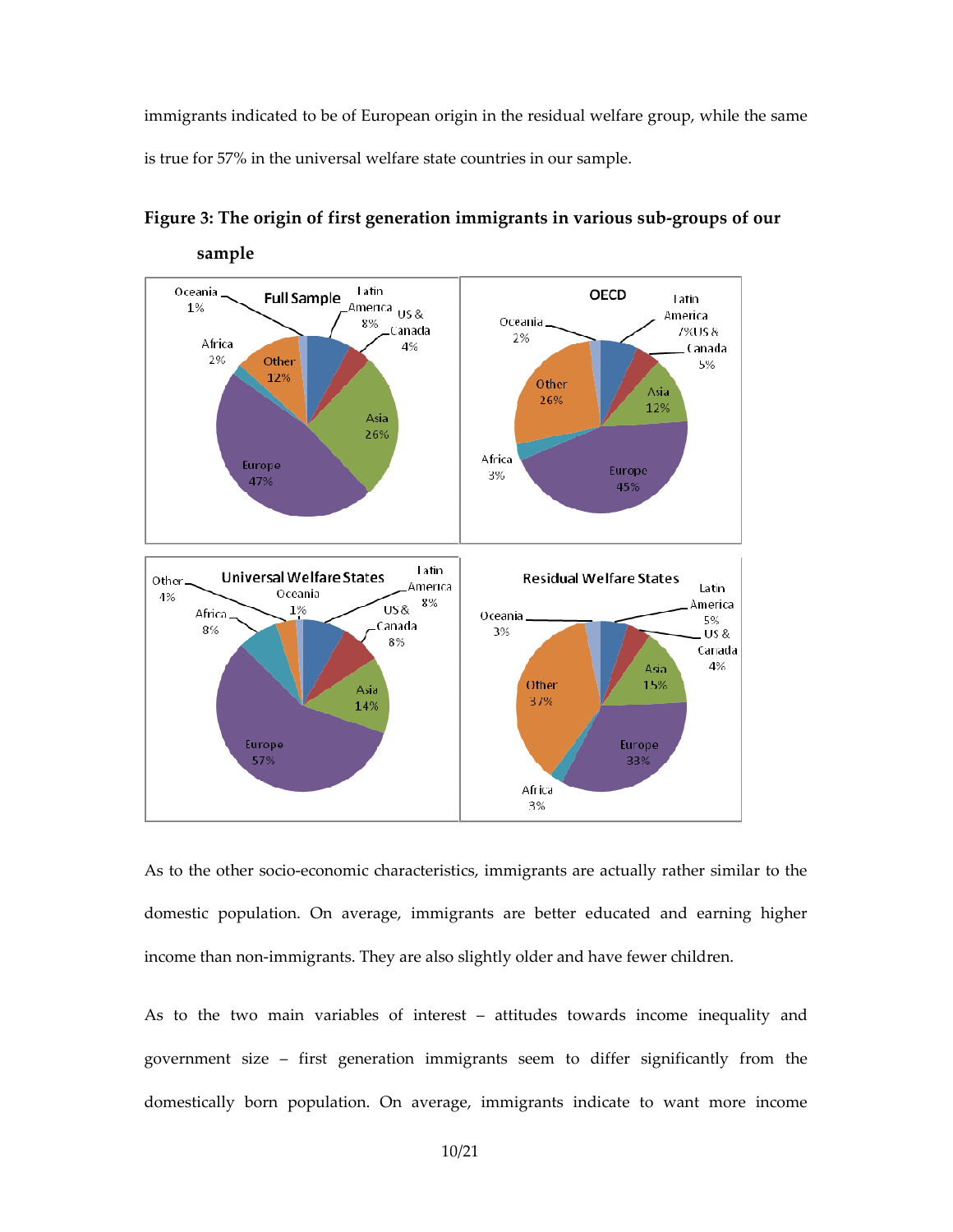inequality, but at the same time also larger governments, a point we shall address in more detail in the following section.

|                                  | Non-Immigrants<br>$(N=45,523)$ |           |              | <b>Immigrants</b> |
|----------------------------------|--------------------------------|-----------|--------------|-------------------|
|                                  |                                |           | $(N=3, 111)$ |                   |
|                                  | Mean                           | Std. Dev. | Mean         | Std. Dev.         |
| Age                              | 40.93                          | 15.69     | 46.22        | 16.01             |
| Female                           | 0.51                           | 0.50      | 0.53         | 0.50              |
| Number of children               | 1.84                           | 1.64      | 1.71         | 1.33              |
| Married                          | 0.61                           | 0.49      | 0.63         | 0.48              |
| Educational attainment           | 4.65                           | 2.20      | 5.21         | 2.16              |
| Self-employed                    | 0.08                           | 0.27      | 0.05         | 0.21              |
| Unemployed                       | 0.08                           | 0.27      | 0.07         | 0.26              |
| Student                          | 0.06                           | 0.24      | 0.04         | 0.20              |
| Retired                          | 0.14                           | 0.35      | 0.22         | 0.42              |
| Income decile                    | 4.39                           | 2.57      | 4.84         | 2.72              |
| <b>Perceived Social Class</b>    | 1.68                           | 0.95      | 1.69         | 0.89              |
| Incomes need to be more equal    | 4.20                           | 2.99      | 3.91         | 2.78              |
| Government needs to provide more | 6.29                           | 3.03      | 6.42         | 2.95              |

**Table 1: Descriptive statistics for the first generation immigrants** 

In the second part of the paper we use data from the wave 5 of the WVS. In wave 5 (collected from 2005 to 2007), respondents were no longer asked about their birth place, but, instead about the birth place of their parents. As shown in Table 2, about 4.5% of the wave 5 respondents indicate that both parents were born in a foreign country. Second generation immigrants are overall very similar to the first generation, with slightly higher educational attainment and higher incomes than the domestically born population.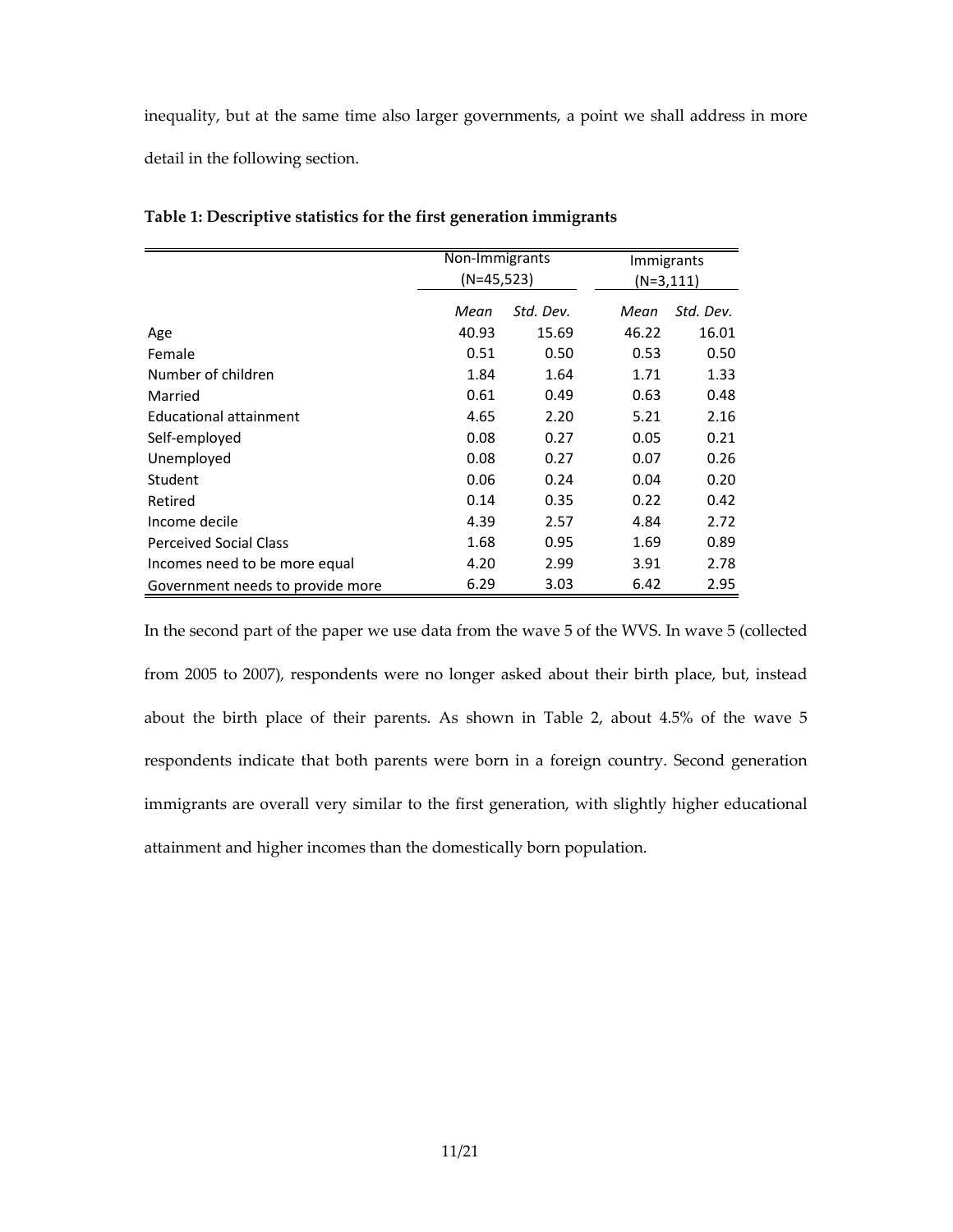| Table 2: Descriptive statistics: Second generation immigrants |  |  |
|---------------------------------------------------------------|--|--|

|                                  | Non-Immigrant Parents<br>$(N=30,942)$ |           |       | Immigrant Parents<br>$(N=1,440)$ |  |
|----------------------------------|---------------------------------------|-----------|-------|----------------------------------|--|
|                                  | Mean                                  | Std. Dev. | Mean  | Std. Dev.                        |  |
| Age                              | 42.33                                 | 14.73     | 42.10 | 15.23                            |  |
| Female                           | 0.44                                  | 0.50      | 0.47  | 0.50                             |  |
| Number of children               | 1.86                                  | 1.66      | 1.64  | 1.60                             |  |
| Married                          | 0.61                                  | 0.49      | 0.54  | 0.50                             |  |
| Educational attainment           | 5.46                                  | 2.48      | 5.73  | 2.39                             |  |
| Self-employed                    | 0.20                                  | 0.40      | 0.17  | 0.38                             |  |
| Unemployed                       | 0.04                                  | 0.19      | 0.03  | 0.17                             |  |
| Student                          | 0.02                                  | 0.15      | 0.02  | 0.15                             |  |
| Retired                          | 0.09                                  | 0.29      | 0.10  | 0.30                             |  |
| Cognitive job                    | 4.73                                  | 3.11      | 5.21  | 3.10                             |  |
| Income decile                    | 4.86                                  | 2.17      | 5.20  | 2.22                             |  |
| <b>Perceived Social Class</b>    | 2.68                                  | 0.96      | 2.87  | 0.97                             |  |
| Incomes need to be more equal    | 4.96                                  | 2.85      | 5.20  | 2.85                             |  |
| Government needs to provide more | 6.03                                  | 2.85      | 5.95  | 2.83                             |  |

#### **2.2. Empirical Specification**

To investigate the net differences between immigrants and non-immigrant populations, we use a standard multivariate regression model, with our two measures of redistributive preferences as dependent variables. The main estimated equation looks as follows:

$$
redistribution_{ij} = \alpha + \beta \text{immigrant}_{ij} + X_{ij} \gamma + \delta_j + \varepsilon_{ij}
$$
\n<sup>(1)</sup>

where *redistribution*<sub>*ij*</sub> is respondent i's expressed attitude towards redistribution in survey j, *immigrant* is an indicator for first or second generation immigrant, and *X* is a matrix of individual socioeconomic characteristics. We control for age, gender, education, income, perceived social class and employment status in all of our specifications. To control for year and country specific factors determining average redistributive preferences at the time of the interview, we include survey (country-year) fixed effects  $\delta_i$  in all of our specification.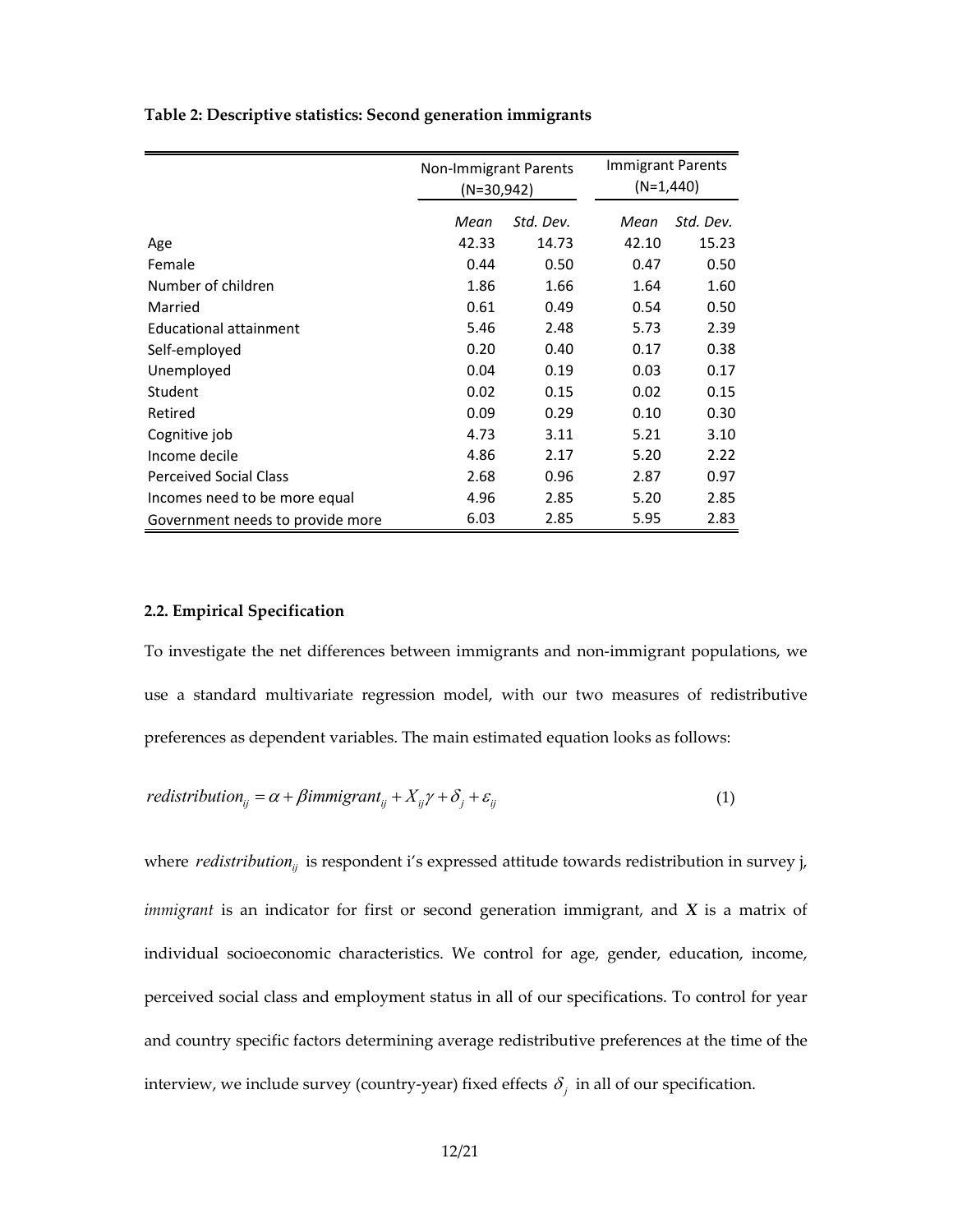#### **3. Results**

#### *3.1. First Generation Immigrants*

Table 4 and 5 show our main results for first generation immigrants. Table 4 shows the (unconditional) mean differences in redistributive preferences between immigrants and nonimmigrants. The main patterns emerging from the table go strongly against the commonly perceived notion of immigrants being particularly vulnerable and thus demanding in terms of welfare state, or immigrants actually being attracted by the welfare state – as found by Borjas (1999) analyzing immigrants with the US only. On average, immigrants agree to a lesser degree that incomes should be made more equal. In the full sample, as well as among OECD-countries only, immigrants are less prone to think that incomes should be more equal. The difference is about 0.3 units on the scale from 1 to 10. In the universal welfare states the difference is much higher (almost 0.8) but in residual welfare states, immigrants are actually slightly more egalitarian. As to the attitudes towards government size, the picture is more mixed; on average, immigrants want slightly larger governments, an effect which is largest in the countries with residual welfare states.

In Table 5, we estimate equation (1) to investigate whether the differences between immigrant and non-immigrant population remain when controlling for the socio-economic characteristics of respondents. Given the negative correlation between income related variables such as education and perceived social class and redistributive preferences, we expect smaller differences in the multivariate setting, which is what we find in Table 5. Once we condition on all available socioeconomic variables, the differences between immigrant and non-immigrant population drops from -0.3 to -0.1 for the full sample, and from -0.8 to -0.5 in the universal welfare state sample; this later difference is significant at the 99%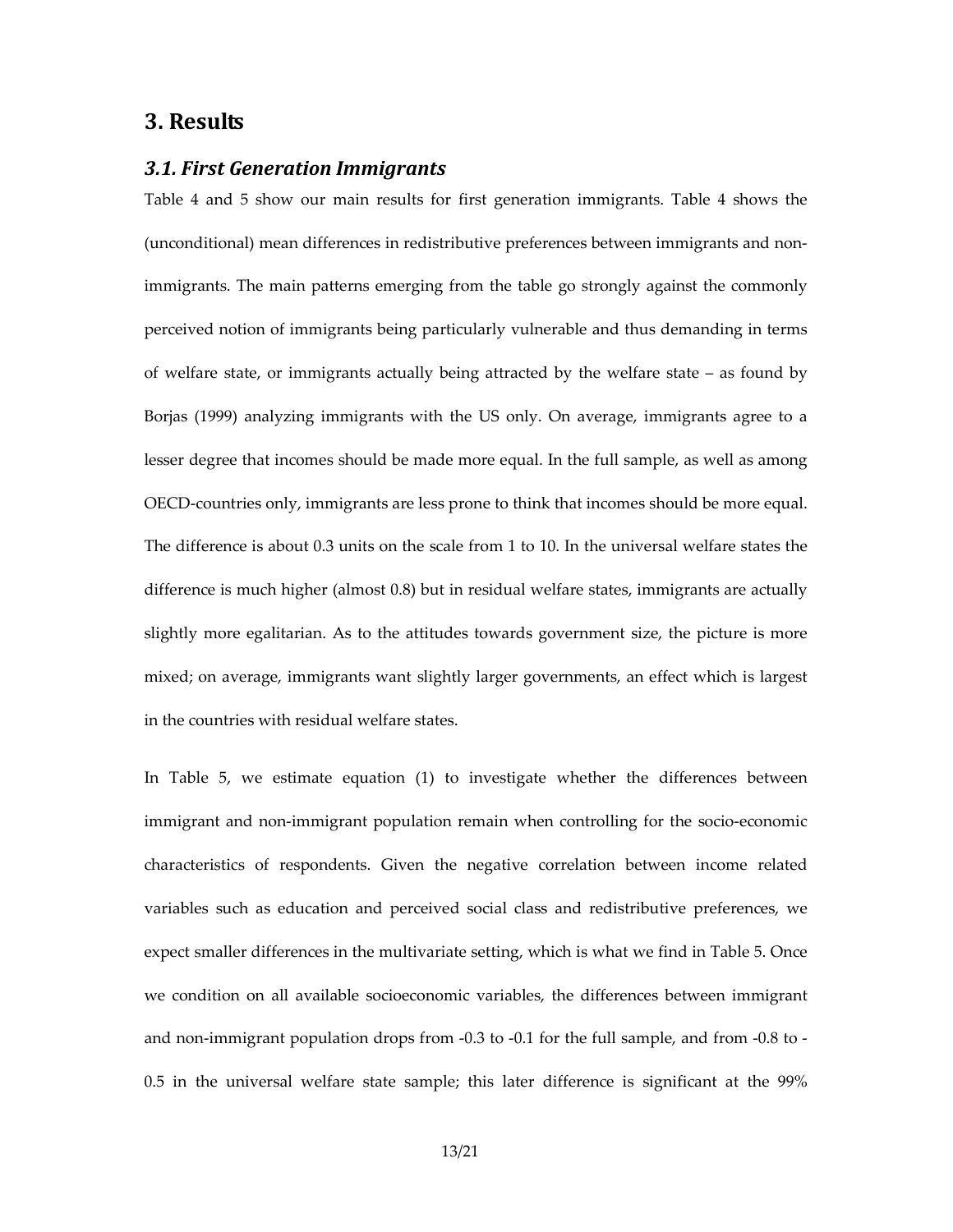confidence level. The relative magnitude of the "immigrant effect" is comparable to a 5 decile shift in income, or a one step increase in social class in the universal welfare state group. In residual welfare states, the sign is the opposite but without significance.

Turning to the question regarding the role of government in providing for all, there is no significant difference between immigrants and non-immigrants in the full sample. Interestingly, among OECD countries and residual welfare states, first generation immigrants prefer a slightly bigger role for the government compared to non-immigrants in these countries. However, the same is not true for the universal welfare states, where the estimated differences are not significant.

Most other control variables have the expected sign, with employment status, income and (self-perceived) social class as big influencers on redistributive preferences. Overall, the immigrant effect for first generation is small, and goes against the standard welfare-magnet hypothesis: Immigrants in universal welfare state want less redistribution, whereas immigrants in residual welfare states prefer a larger role for the government, which implies that immigration will lead to a convergence in redistributive preferences across countries.

**Table 3: Welfare state attitudes among first generation immigrants compared to nonimmigrants (unconditional means)** 

|                               |          | Non-immigrants |          | <b>Immigrants</b> |          | <b>Difference</b> |  |
|-------------------------------|----------|----------------|----------|-------------------|----------|-------------------|--|
| Want more                     | equality | government     | eauality | government        | equality | government        |  |
| Full Sample                   | 4.20     | 6.29           | 3.91     | 6.42              | $-0.29$  | 0.12              |  |
| OECD                          | 4.79     | 5.11           | 4.56     | 4.97              | $-0.23$  | $-0.14$           |  |
| Universal Welfare State       | 4.88     | 4.84           | 4.10     | 4.47              | $-0.77$  | $-0.36$           |  |
| <b>Residual Welfare State</b> | 4.50     | 4.54           | 4.57     | 5.11              | 0.08     | 0.57              |  |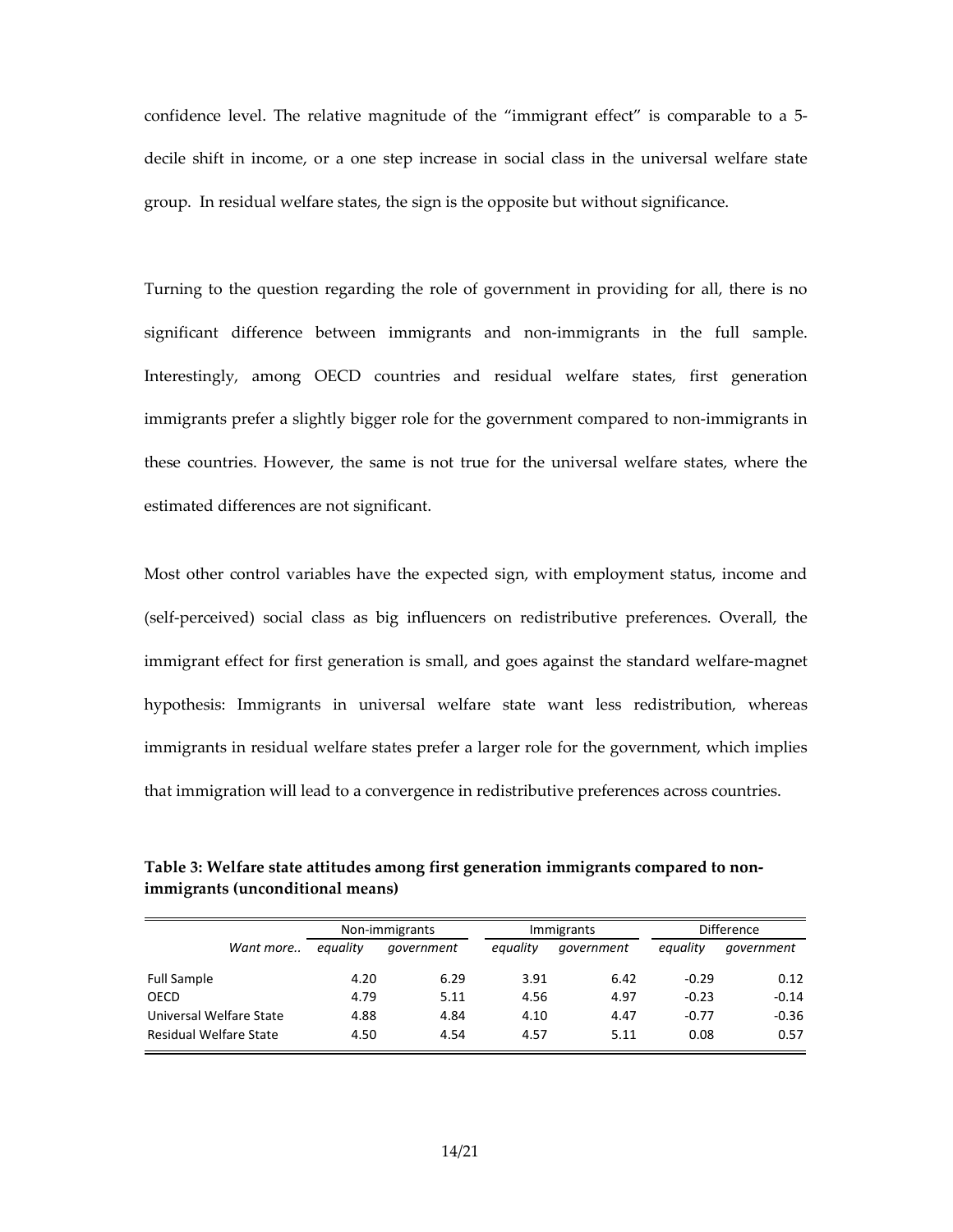| Dependent<br>variable                                                                                                                |             | Incomes should be more equal |                  |                 |             | Government should take more<br>responsibility |                  |                 |  |
|--------------------------------------------------------------------------------------------------------------------------------------|-------------|------------------------------|------------------|-----------------|-------------|-----------------------------------------------|------------------|-----------------|--|
| Sample                                                                                                                               | (1)<br>Full | (2)<br><b>OECD</b>           | (3)<br>Universal | (4)<br>Residual | (5)<br>Full | (6)<br><b>OECD</b>                            | (7)<br>Universal | (8)<br>Residual |  |
| Immigrant                                                                                                                            | $-0.09*$    | $-0.04$                      | $-0.52***$       | 0.12            | 0.08        | $0.21**$                                      | $-0.21$          | $0.36***$       |  |
|                                                                                                                                      | (0.05)      | (0.09)                       | (0.19)           | (0.12)          | (0.05)      | (0.10)                                        | (0.22)           | (0.12)          |  |
| Age                                                                                                                                  | $0.00*$     | 0.00                         | $-0.01**$        | $-0.00$         | $0.00***$   | $-0.01***$                                    | $-0.02***$       | $-0.02***$      |  |
|                                                                                                                                      | (0.00)      | (0.00)                       | (0.00)           | (0.00)          | (0.00)      | (0.00)                                        | (0.00)           | (0.00)          |  |
| Female                                                                                                                               | $0.14***$   | $0.28***$                    | $0.30***$        | $0.44***$       | $0.15***$   | 0.07                                          | $0.24***$        | 0.02            |  |
|                                                                                                                                      | (0.03)      | (0.05)                       | (0.08)           | (0.08)          | (0.03)      | (0.05)                                        | (0.09)           | (0.09)          |  |
| Education                                                                                                                            | $-0.10***$  | $-0.05***$                   | $-0.08***$       | $-0.02$         | $-0.06***$  | $-0.02$                                       | $0.06**$         | $-0.00$         |  |
|                                                                                                                                      | (0.01)      | (0.01)                       | (0.02)           | (0.02)          | (0.01)      | (0.01)                                        | (0.02)           | (0.02)          |  |
| Self-employed                                                                                                                        | $-0.25***$  | $-0.32***$                   | $-0.36*$         | $-0.10$         | $-0.14***$  | 0.04                                          | $-0.33*$         | $-0.22$         |  |
|                                                                                                                                      | (0.05)      | (0.12)                       | (0.19)           | (0.25)          | (0.05)      | (0.12)                                        | (0.20)           | (0.25)          |  |
| Unemployed                                                                                                                           | $0.19***$   | $0.42***$                    | $0.31*$          | 0.06            | $0.23***$   | $0.50***$                                     | $0.34*$          | $0.47*$         |  |
|                                                                                                                                      | (0.05)      | (0.11)                       | (0.18)           | (0.24)          | (0.05)      | (0.11)                                        | (0.18)           | (0.24)          |  |
| Student                                                                                                                              | 0.09        | 0.13                         | 0.15             | 0.25            | 0.04        | 0.15                                          | 0.19             | $0.53**$        |  |
|                                                                                                                                      | (0.06)      | (0.12)                       | (0.18)           | (0.24)          | (0.06)      | (0.13)                                        | (0.19)           | (0.26)          |  |
| Retired                                                                                                                              | $0.19***$   | $0.23**$                     | 0.07             | $0.26*$         | $0.14***$   | $0.36***$                                     | $0.36**$         | 0.22            |  |
|                                                                                                                                      | (0.05)      | (0.09)                       | (0.16)           | (0.15)          | (0.05)      | (0.10)                                        | (0.18)           | (0.15)          |  |
| Married                                                                                                                              | $-0.03$     | $-0.04$                      | $-0.03$          | $-0.04$         | $-0.07**$   | $-0.07$                                       | $-0.06$          | $-0.18*$        |  |
|                                                                                                                                      | (0.03)      | (0.06)                       | (0.10)           | (0.10)          | (0.03)      | (0.06)                                        | (0.11)           | (0.10)          |  |
| Children                                                                                                                             | 0.01        | $-0.00$                      | $0.12***$        | $-0.03$         | 0.01        | $0.05**$                                      | $0.10**$         | $-0.00$         |  |
|                                                                                                                                      | (0.01)      | (0.02)                       | (0.04)           | (0.03)          | (0.01)      | (0.02)                                        | (0.04)           | (0.03)          |  |
| Income decile                                                                                                                        | $-0.08***$  | $-0.06***$                   | $-0.11***$       | $-0.08***$      | $-0.05***$  | $-0.04***$                                    | $-0.08***$       | $-0.10***$      |  |
|                                                                                                                                      | (0.01)      | (0.01)                       | (0.02)           | (0.02)          | (0.01)      | (0.01)                                        | (0.02)           | (0.02)          |  |
| Self-perceived                                                                                                                       | $-0.25***$  | $-0.36***$                   | $-0.47***$       | $-0.20***$      | $-0.22***$  | $-0.25***$                                    | $-0.30***$       | $-0.16***$      |  |
| social class                                                                                                                         |             |                              |                  |                 |             |                                               |                  |                 |  |
|                                                                                                                                      | (0.02)      | (0.03)                       | (0.05)           | (0.06)          | (0.02)      | (0.03)                                        | (0.06)           | (0.06)          |  |
| Constant                                                                                                                             | 5.39***     | $5.18***$                    | $6.04***$        | $5.52***$       | $8.19***$   | $7.45***$                                     | $4.87***$        | $6.74***$       |  |
|                                                                                                                                      | (0.10)      | (0.15)                       | (0.22)           | (0.24)          | (0.10)      | (0.15)                                        | (0.24)           | (0.23)          |  |
| Observations                                                                                                                         | 48634       | 11048                        | 2564             | 3837            | 48634       | 11048                                         | 2564             | 3837            |  |
| R-squared                                                                                                                            | 0.109       | 0.061                        | 0.191            | 0.031           | 0.137       | 0.132                                         | 0.135            | 0.076           |  |
| Notes: $\frac{***}{}$ $\frac{0.01}{}$ $\frac{**}{}$ $\frac{0.05}{}$ $\frac{*}{2}$ $\frac{0.1}{$ Debut at<br>ordered errors in normal |             |                              |                  |                 |             |                                               |                  |                 |  |

**Table 4: Multivariate Analysis: Welfare state attitudes among first generation immigrants compared to non-immigrants** 

Notes: \*\*\* p<0.01, \*\* p<0.05, \* p<0.1. Robust standard errors in parentheses

#### *3.2 Second generation immigrants*

Tables 5 and 6 show our main results for second generation immigrants. As described in the previous section, the data used in this part was collected in the latest round of the WVS (wave 5). Given that these data were collected after 2005, and the average immigrant in the wave 2 and 3 had immigrated about 10 years prior to the interview, the respondents of wave 5 can loosely be considered the second generation of those immigrants analyzed in the previous section. As shown in the appendix, there are fewer countries in wave 5; there are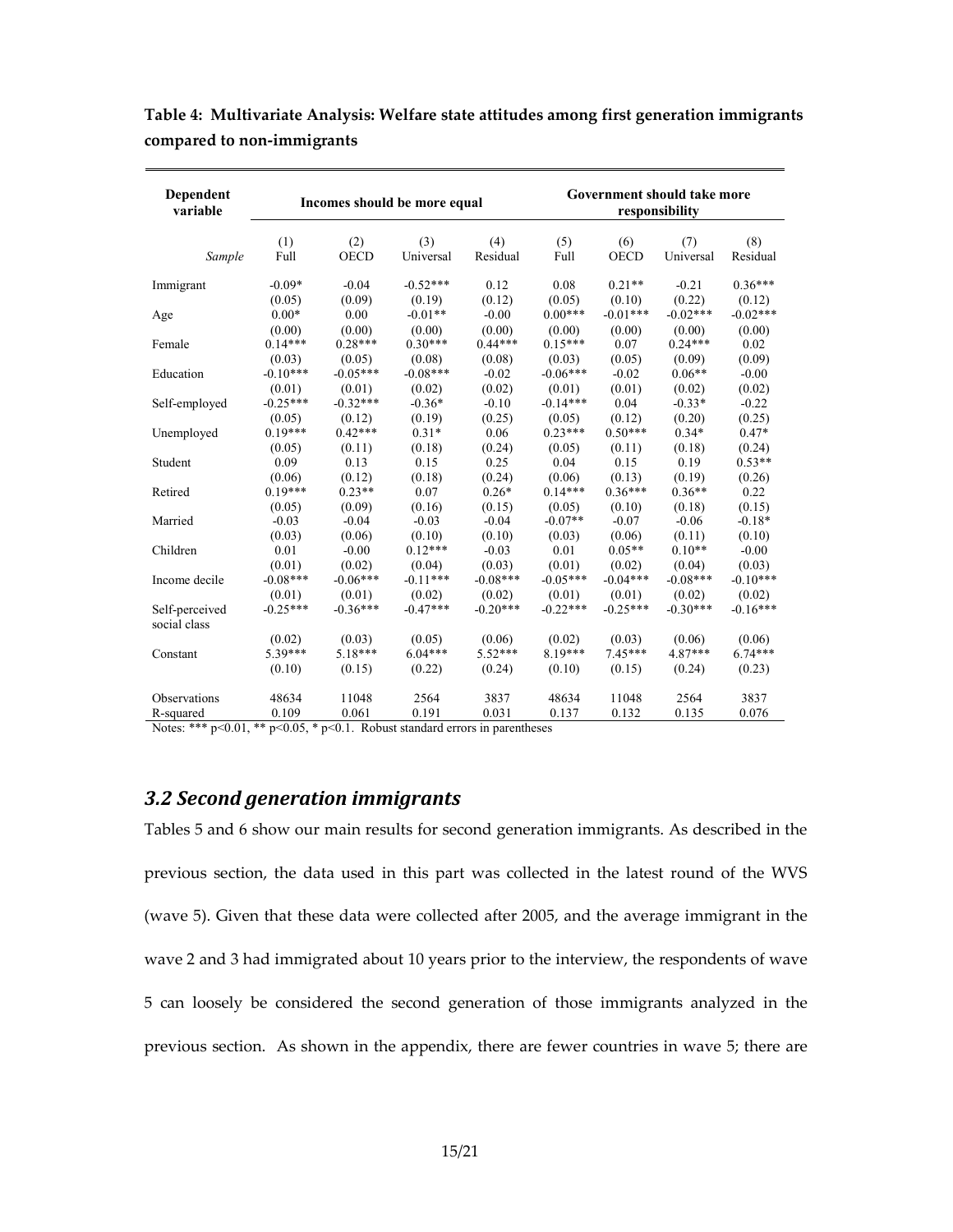only two countries with universal welfare states (Sweden and Finland) and there is only one country from the residual welfare state group, Australia.

As illustrated in the descriptive statistics in Table 2, second generation immigrants are fairly similar to respondents with domestic parents. Second generation immigrants, just like their first generation parents, have on average higher income and are more highly educated than the rest of the population. They also now have a higher self-perceived social class. The 2005 questionnaire also contains a question about whether the current job requires more manual (1) or cognitive (10) skills, a question on which second generation immigrants answer on average 0.5 points higher.

As Table 5 shows, the overall picture regarding the relative redistributive preferences of second generation immigrants is mixed. On average, second generation immigrants want more equality, and slightly less government, but the signs of the differences vary between different sub-samples. Table 6 shows that the differences actually get slightly more pronounced once we control for socioeconomic factors. Conditional on socioeconomic status, second generation immigrants are more favorable to inequality in OECD countries, while the same is no longer true in the Nordic universal welfare state countries, which is opposite to what we find in the first generation immigrant section.

As to the preferences regarding government size, we cannot detect any significant differences between respondents with domestically born, and respondents with foreign born parents. These results suggest that the transmission of welfare state preferences across generations is limited, and that local norms and perceptions are adapted rather rapidly across generations.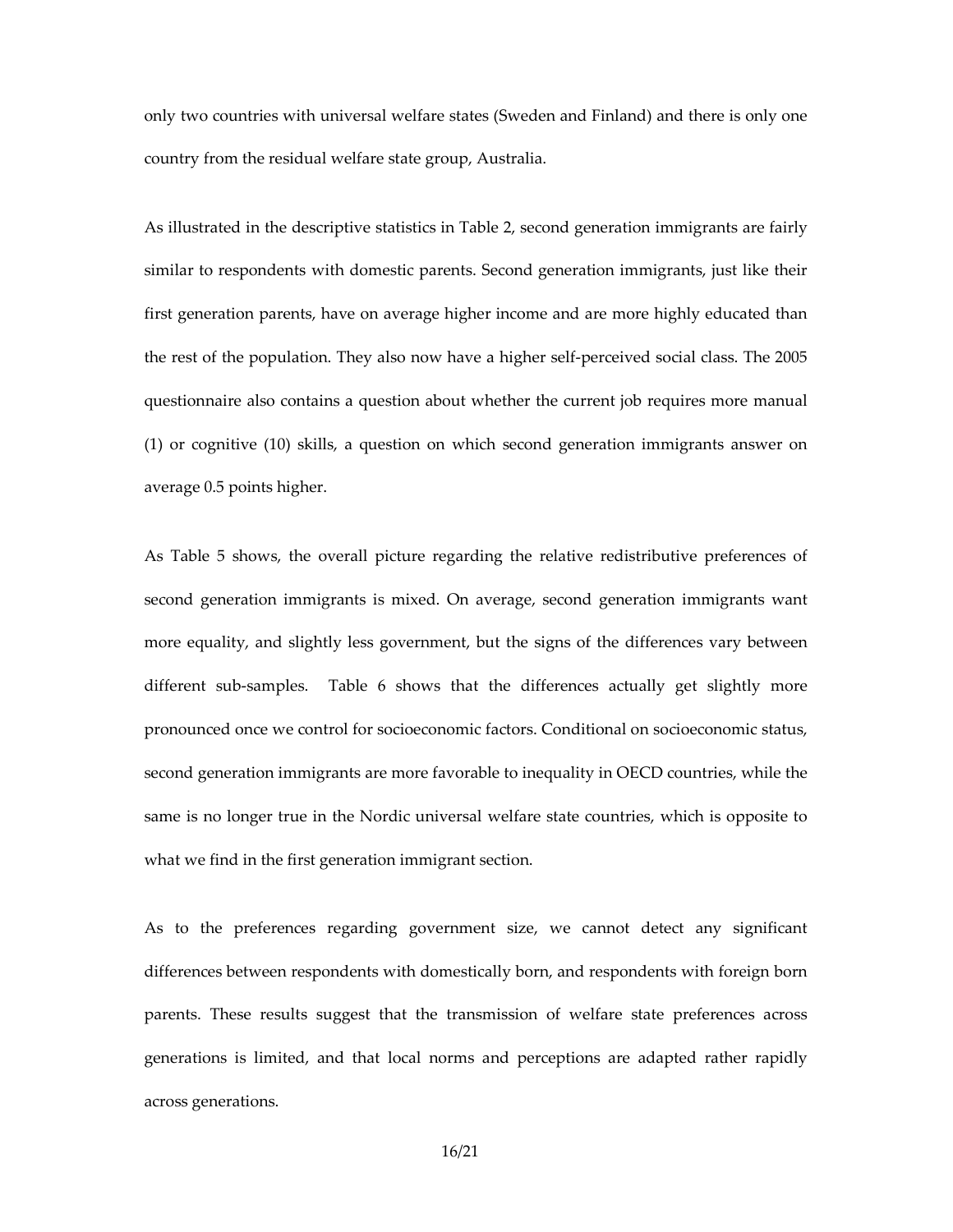|                         |          | Non-immigrant parents |          | Immigrant parents | <b>Difference</b> |            |
|-------------------------|----------|-----------------------|----------|-------------------|-------------------|------------|
| Want more               | equality | government            | eauality | government        | equality          | government |
| <b>Full Sample</b>      | 4.96     | 6.03                  | 5.20     | 5.95              | 0.24              | $-0.08$    |
| OECD                    | 5.83     | 5.89                  | 5.55     | 5.53              | $-0.28$           | $-0.37$    |
| Universal Welfare State | 5.23     | 4.65                  | 5.24     | 4.93              | 0.00              | 0.28       |
| Australia               | 5.39     | 5.12                  | 4.89     | 5.26              | $-0.50$           | 0.14       |

**Table 5: Welfare state attitudes among first generation immigrants compared to nonimmigrants (unconditional means)** 

**Table 6: Multivariate Analysis: Welfare state attitudes among second generation immigrants compared to non-immigrants** 

| Dependent variable   | Incomes should be more equal |                    |                  |                  | Government should take more responsibility |                    |                  |                  |
|----------------------|------------------------------|--------------------|------------------|------------------|--------------------------------------------|--------------------|------------------|------------------|
| Sample               | (1)<br>Full                  | (2)<br><b>OECD</b> | (3)<br>Universal | (4)<br>Australia | (5)<br>Full                                | (6)<br><b>OECD</b> | (7)<br>Universal | (8)<br>Australia |
| Immigrant parents    | $-0.02$                      | $-0.33***$         | 0.38             | $-0.39**$        | 0.04                                       | $-0.06$            | 0.37             | 0.09             |
|                      | (0.08)                       | (0.12)             | (0.42)           | (0.19)           | (0.08)                                     | (0.12)             | (0.37)           | (0.19)           |
| Age                  | $0.00**$                     | 0.00               | 0.01             | 0.01             | $-0.00$                                    | $-0.01***$         | $-0.00$          | $-0.02***$       |
|                      | (0.00)                       | (0.00)             | (0.01)           | (0.01)           | (0.00)                                     | (0.00)             | (0.01)           | (0.01)           |
| Female               | $0.14***$                    | $0.28***$          | $0.29**$         | $0.40***$        | $0.13***$                                  | $0.11*$            | $0.22*$          | $-0.28*$         |
|                      | (0.03)                       | (0.06)             | (0.13)           | (0.15)           | (0.03)                                     | (0.06)             | (0.12)           | (0.15)           |
| Education            | $-0.05***$                   | 0.01               | $-0.05$          | $0.09*$          | $-0.02***$                                 | $-0.01$            | 0.05             | $0.12**$         |
|                      | (0.01)                       | (0.02)             | (0.04)           | (0.05)           | (0.01)                                     | (0.02)             | (0.04)           | (0.05)           |
| Self-employed        | $-0.02$                      | $-0.19**$          | $-0.57**$        | $-0.66***$       | $-0.14***$                                 | $-0.41***$         | $-0.66**$        | $-0.90***$       |
|                      | (0.04)                       | (0.10)             | (0.27)           | (0.22)           | (0.05)                                     | (0.10)             | (0.28)           | (0.24)           |
| Unemployed           | 0.02                         | 0.03               | 0.84             | 0.58             | 0.03                                       | 0.09               | 0.22             | 0.89             |
|                      | (0.08)                       | (0.15)             | (0.72)           | (0.53)           | (0.09)                                     | (0.15)             | (0.57)           | (0.60)           |
| Student              | $-0.29**$                    | $-0.10$            | 0.30             | 0.19             | $0.20*$                                    | $-0.11$            | $-0.29$          | 0.19             |
|                      | (0.12)                       | (0.20)             | (0.40)           | (0.63)           | (0.12)                                     | (0.20)             | (0.42)           | (0.42)           |
| Retired              | $-0.07$                      | 0.03               | $-0.60**$        | 0.36             | 0.03                                       | 0.06               | $-0.49*$         | $-0.06$          |
|                      | (0.06)                       | (0.10)             | (0.28)           | (0.27)           | (0.07)                                     | (0.10)             | (0.26)           | (0.26)           |
| Married              | $-0.06$                      | $-0.11*$           | $-0.06$          | $-0.30*$         | 0.00                                       | $-0.08$            | $-0.01$          | 0.06             |
|                      | (0.04)                       | (0.06)             | (0.15)           | (0.17)           | (0.04)                                     | (0.06)             | (0.15)           | (0.17)           |
| Children             | $-0.03***$                   | $-0.00$            | $-0.05$          | $-0.09$          | $-0.01$                                    | $-0.02$            | 0.01             | $-0.09$          |
|                      | (0.01)                       | (0.02)             | (0.06)           | (0.06)           | (0.01)                                     | (0.02)             | (0.06)           | (0.06)           |
| Income decile        | $-0.10***$                   | $-0.11***$         | $-0.15***$       | $-0.05$          | $-0.11***$                                 | $-0.09***$         | $-0.13***$       | $-0.17***$       |
|                      | (0.01)                       | (0.01)             | (0.03)           | (0.03)           | (0.01)                                     | (0.01)             | (0.03)           | (0.03)           |
| Self-perceived class | $-0.14***$                   | $-0.30***$         | $-0.46***$       | $-0.40***$       | $-0.10***$                                 | $-0.24***$         | $-0.19**$        | $-0.19*$         |
|                      | (0.02)                       | (0.04)             | (0.09)           | (0.11)           | (0.02)                                     | (0.04)             | (0.09)           | (0.11)           |
| Cognitive skill job  | $-0.03***$                   | $-0.03***$         | $-0.03$          | $-0.06*$         | $-0.04***$                                 | $-0.01$            | $-0.00$          | 0.03             |
|                      | (0.01)                       | (0.01)             | (0.02)           | (0.03)           | (0.01)                                     | (0.01)             | (0.02)           | (0.03)           |
| Constant             | $7.31***$                    | $7.62***$          | $8.21***$        | $6.18***$        | $7.57***$                                  | $8.10***$          | $5.97***$        | 7.18***          |
|                      | (0.12)                       | (0.18)             | (0.38)           | (0.51)           | (0.13)                                     | (0.19)             | (0.38)           | (0.54)           |
| Observations         | 32382                        | 8091               | 1251             | 1178             | 32382                                      | 8091               | 1251             | 1178             |
| R-squared            | 0.132                        | 0.158              | 0.161            | 0.082            | 0.099                                      | 0.135              | 0.056            | 0.087            |

Notes: \*\*\* p<0.01, \*\* p<0.05, \* p<0.1. Robust standard errors in parentheses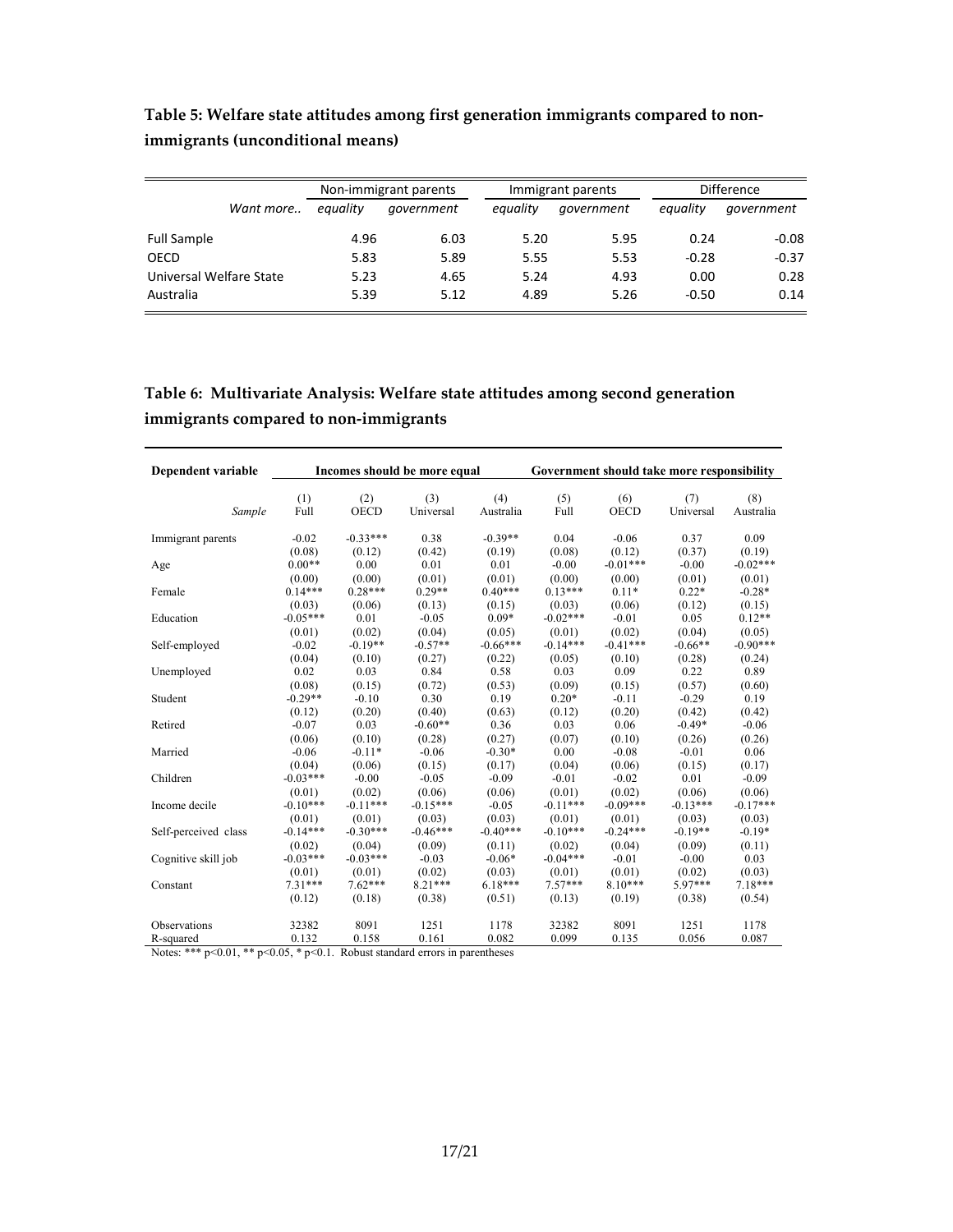## **5. Concluding discussion**

Immigration flows across countries remain high, with more than a million people leaving countries like Mexico, India and China each year to seek their fortune abroad. The continued inflow of migrants has spurred a heated migration policy debate in many OECD countries, in which immigrants are – as in our second opening quote – often portrayed as poor and uneducated individuals entering rich countries to profit from their generous welfare states.

In this paper we have shown that this notion is incorrect. We have used nationally representative survey data to show that the average immigrant is neither poor, nor uneducated, but, on the contrary, actually slightly better off than the average respondent in the hosting country. Furthermore, even when controlling for several socioeconomic variables, immigrants are not particularly favorable to redistribution and larger government responsibility. On the contrary, our results suggest that immigrants and their descendants have either similar preferences or are slightly less supportive of redistribution than the domestically born population.

Our results cast doubt on the empirical relevance of some theoretical political economy models such as Mayr (2007) and Razin et al. (2002), where immigrants are assumed to be pro-redistribution welfare beneficiaries. More importantly, our results imply that antiimmigration policy for the sake of protecting the welfare state from current abuse or future growth is ill-founded, and likely to reflect specific political agendas rather than empirical evidence.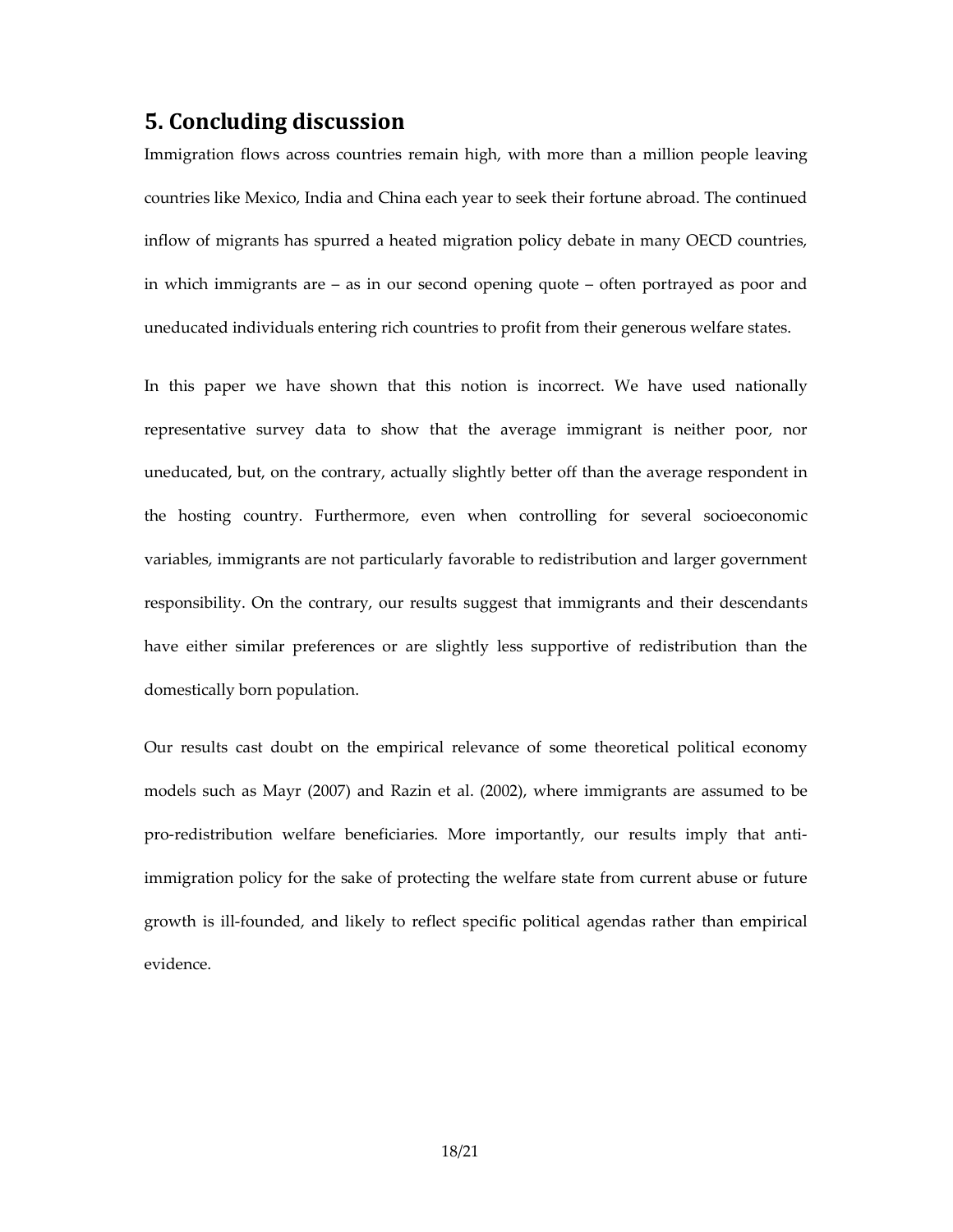#### **References**

- Alesina, Alberto and Eliana La Ferrara. 2002. "Who trusts others?" *Journal of Public Economics* 85:207-234.
- Bambra, Clare. 2007. "Defamilisation and welfare state regimes: A cluster analysis." *International Journal of Social Welfare* 16:326-338.
- Blekesaune, M. 2007. "Economic conditions and public attitudes to welfare policies." *European Sociological Review* 23:393-403.
- Bonin, Holger, et al. 2006. "Native-migrant differences in risk attitudes " *IZA Discussion Paper No. 1999*.
- Borjas, George, J. 1999. "Immigration and welfare magnets." *Journal of Labor Economics* 17:607- 637.
- Chiswick, Barry R. 1999. "Are immigrants favorably self-selected?" *American Economic Review* 89:181-185.
- Dancygier, Rafaela and Elizabeth N. Saunders. 2006. "A new electorate? Comparing preferences and partisanship between immigrants and natives." *American Journal of Political Science* 50:962-981.
- Dolmas, J. I. M. and Gregory W. Huffman. 2004. "On the political economy of immigration and income redistribution." *International Economic Review* 45:1129-1168.
- Dustmann, C and I Preston. 2004. "Racial and economic factors in attitudes to immigration." *Centre for Research and Analysis of Migration* Discussion Paper 01/04, University College London.
- Eger, Maureen A. 2009. "Even in sweden: The effect of immigration on support for welfare state spending." *European Sociological Review* Forthcoming.
- Koster, Ferry. 2008. "The european union's impact on welfare state attitudes: A longitudinal and multilevel investigation." *Paper prepared for the 38th World Congress of the International Institute of Sociology, Budapest, June 26-30, 2008*.
- Mayr, Karin. 2007. "Immigration and income redistribution: A political economy analysis." *Public Choice* 131:101-116.
- Meier Jæger, Mads. 2007. "Do welfare regimes shape the variance in public support for redistribution?" *Social Policy and Welfare Services Working Paper 12:2007*.
- Peterson, Paul E. and Mark C. Rom. 1990. *Welfare magnets: A new case for a national standard*. Washington, D. C.: The Brookings Institute.
- Razin, A., et al. 2002. "Tax burden and migration: A political economy theory and evidence." *Journal of Public Economics* 85:167-190.
- Senik, Claudia, et al. 2009. "Immigration and natives' attitudes towards the welfare state: Evidence from the european social survey." *Social indicators research : an international and interdisciplinary journal for quality-of-life measurement* 91:345-370.
- Sinn, Hans Werner. 2002. "The new systems competition." No. w8747.
- Tamura, Yuji. 2006. "Disagreement over the immigration of low-income earners in a welfare state." *Journal of Population Economics* 19:691-702.
- World Bank. 2007. "World development indicators cd-rom."
- Zlotnick, Hania. 1998. "International migration 1965-96: An overview." *Population and Development Review* 24:429-468.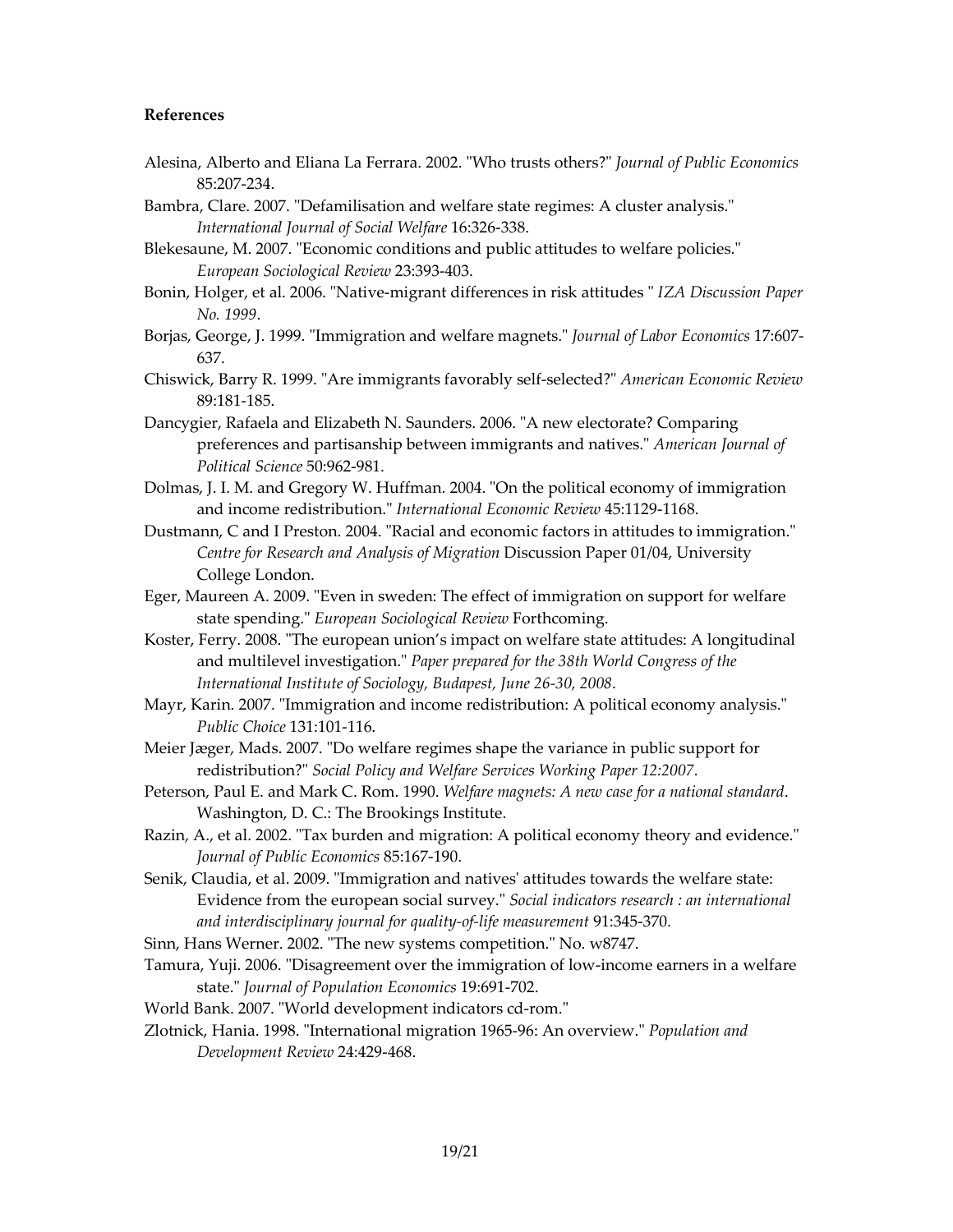# **Appendix**

# **Table A1: Country List - First generation immigrants**

| <b>Country Name</b>   | <b>Sample</b> | <b>Country Name</b>   | Sample |
|-----------------------|---------------|-----------------------|--------|
| Argentina             | 759           | New Zealand           | 712    |
| Armenia               | 1,572         | Nigeria               | 1,486  |
| Australia             | 1,341         | Norway                | 903    |
| Azerbaijan            | 1,537         | Pakistan              | 660    |
| belarus               | 1,472         | Peru                  | 912    |
| Brazil                | 1,071         | <b>Puerto Rico</b>    | 950    |
| Bsnia and Herzegovina | 948           | Republic of Moldova   | 844    |
| <b>Bulgaria</b>       | 742           | Romania               | 1,106  |
| Chile                 | 885           | Russia                | 1,639  |
| China                 | 1,334         | Serbia and Montenegro | 1,280  |
| Czech Republic        | 840           | Slovakia              | 856    |
| Dominican Republic    | 306           | South Africa          | 2,215  |
| Estonia               | 680           | spain                 | 792    |
| Finland               | 776           | sweden                | 758    |
| Georgia               | 1,798         | Switzerland           | 792    |
| Germany               | 1,396         | Taiwan                | 628    |
| India                 | 1,215         | Turkey                | 1,487  |
| Latvia                | 875           | Ukraine               | 1,693  |
| Lithuania             | 805           | <b>United States</b>  | 1,190  |
| Macedonia             | 567           | Uruguay               | 860    |
| Mexico                | 1,842         | Venezuela             | 999    |